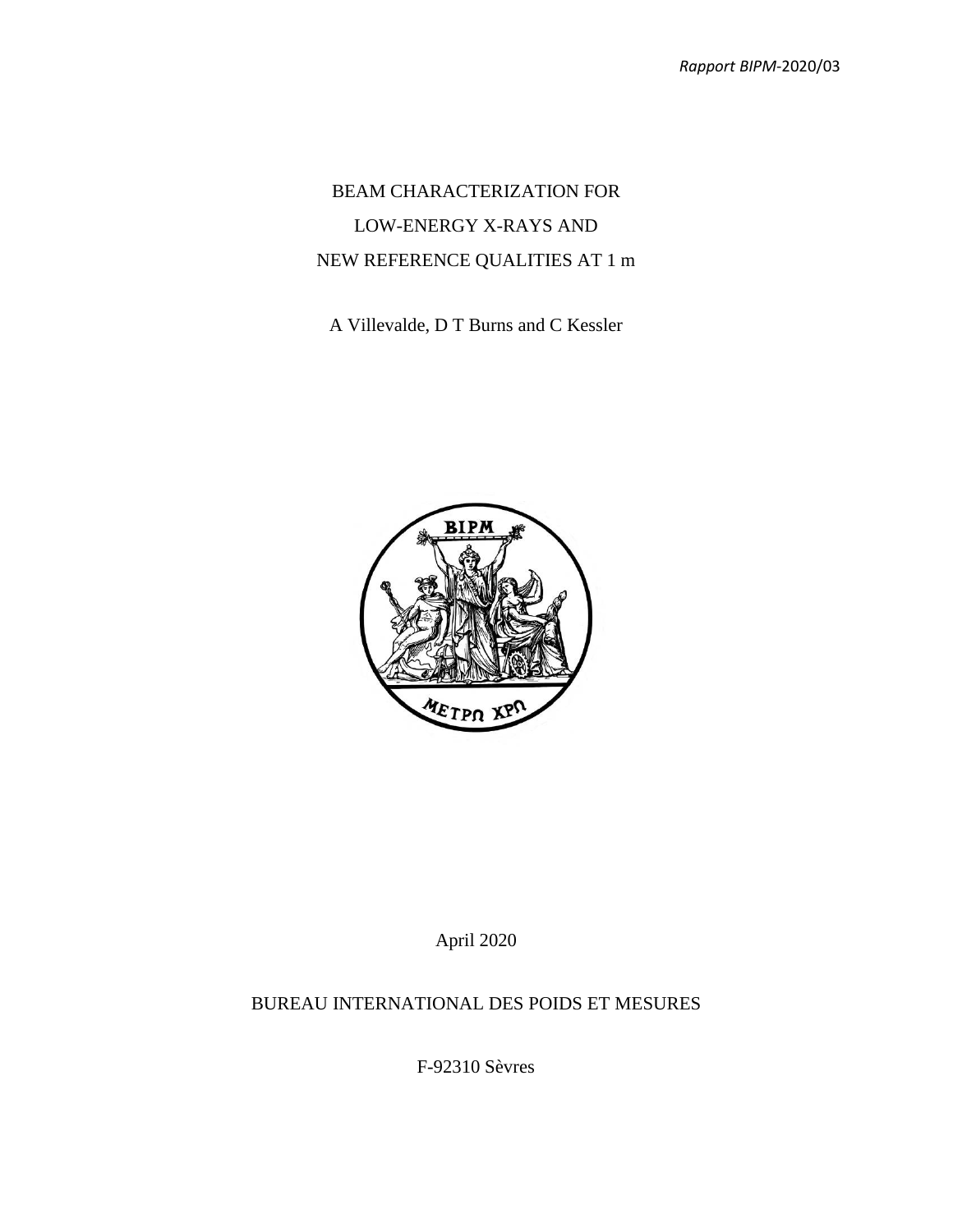page

## **Table of contents**

|    | Outline of the project                                                                                                                                     | $\mathbf{1}$   |
|----|------------------------------------------------------------------------------------------------------------------------------------------------------------|----------------|
| 1. | Definitions and review of existing methods for the determination of $\mu_{\text{air}}$ and HVL                                                             | $\overline{2}$ |
| 2. | Assembly of air-attenuation tube and verification of internal air-path length                                                                              | 5              |
| 3. | Re-measurement of $\mu_{air}$ and HVL for a selection of W/Al and W/Mo<br>qualities at 0.5 m                                                               | 6              |
| 4. | Re-measurement of $\mu_{air}$ and HVL for a selection of Mo/Mo qualities at 0.6 m                                                                          | 8              |
| 5. | Measurement of $\mu_{air}$ and HVL for the new W/Al and W/Mo qualities at 1 m<br>and comparison of HVLs with results of 'single-attenuator' determinations | 9              |
| 6. | Documentation and organization of aluminium filters, including<br>optimized thickness determinations from previous work                                    | 13             |
| 7. | Calibration of BIPM reference chambers at selected radiation qualities                                                                                     | 13             |
| 8. | Measurement of the polarity correction for the FAC-L-01 and FAC-L-02<br>primary-standard ionization chambers                                               | 15             |
| 9. | Study of the parasite current correction                                                                                                                   | 16             |
|    | Acknowledgement                                                                                                                                            | 17             |
|    | References                                                                                                                                                 | 18             |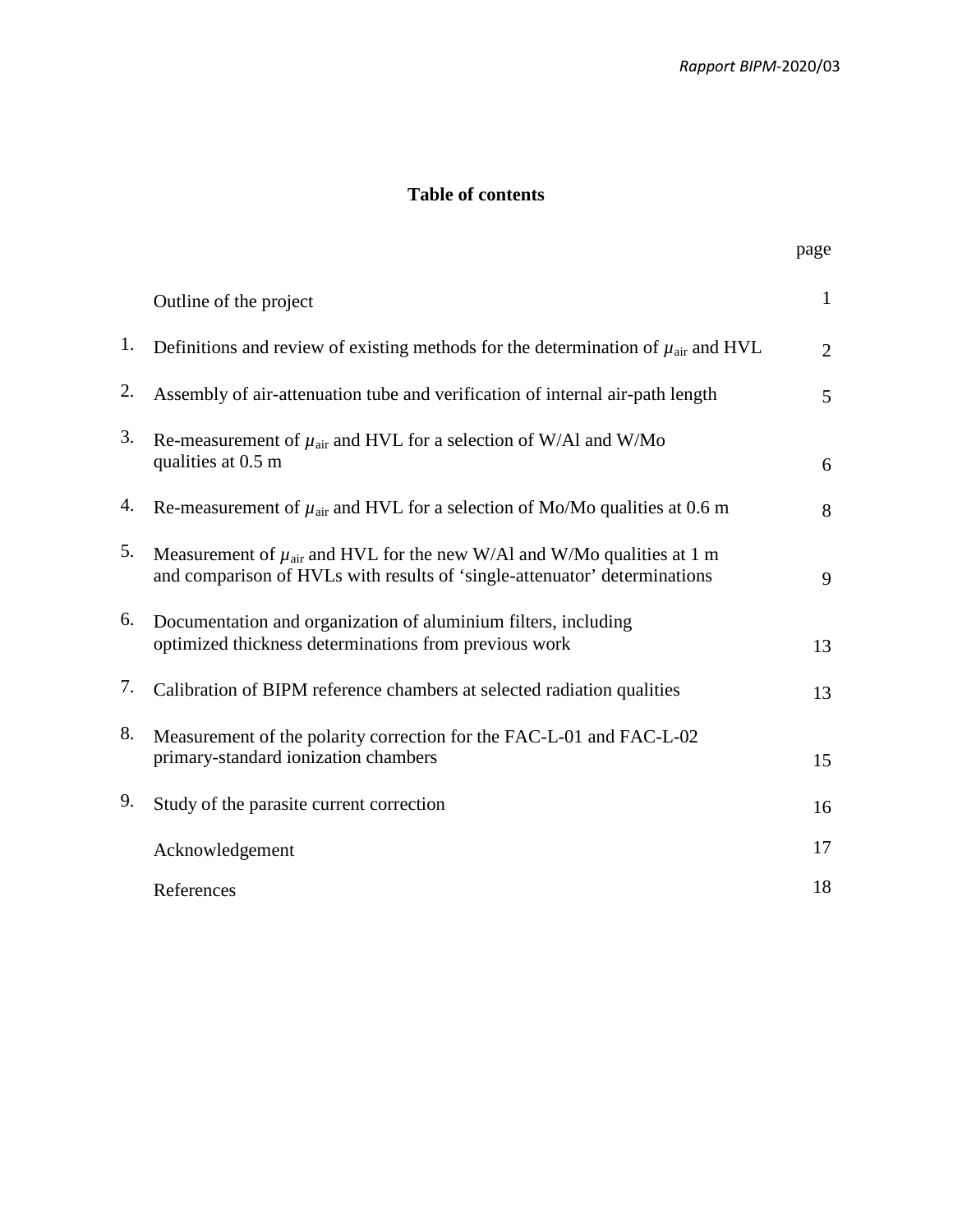## **Outline of the project**

The project was carried out in the context of a three-month secondment to the BIPM by Anna Villevalde from the D.I. Mendeleev All-Russian Institute for Metrology (VNIIM, Russia) during the period March to June 2019. The aim of the project was to re-measure the air-attenuation coefficient  $(\mu_{air})$  and aluminium half-value layer (HVL) for the existing radiation qualities used for comparisons of national primary standards and calibrations of national secondary standards for low-energy x-rays including mammography (Kessler and Burns 2018), then to measure *µ*air and HVL for new reference qualities at 1 m to complement the existing qualities at 0.5 m. The goal of this work is to expand the services and options available to the national metrology institutes and reduce the uncertainty of international comparisons.

The specific objectives of the project, as stated before commencement, were to:

- review the existing methods and results for the determination of  $\mu_{\text{air}}$  and HVL;
- assemble the air-attenuation tube (and if time permits, verify the internal air-path length when at ambient air pressure and at reduced pressure);
- re-measure  $\mu_{air}$  and HVL for a selection of the 10 kV to 50 kV W/Al and W/Mo qualities at 0.5 m, to confirm the previous determinations;
- as above for the  $25 \text{ kV}$  to  $35 \text{ kV}$  Mo/Mo qualities at 0.6 m;
- measure  $\mu_{air}$  and HVL for the 10 kV to 50 kV W/Al and W/Mo qualities at 1 m and compare the results (for HVL) with those derived using the 'single-attenuator' measurements.
- write a report on the methods and results;
- time permitting, calibrate the BIPM reference chambers at selected radiation qualities;
- time permitting, prepare an updated summary of the aluminium filters available, including optimized thickness determinations from previous work.

As well as achieving these objectives, the following additional work was undertaken:

- verification of the polarity correction for the FAC-L-01 and FAC-L-02 primary standard ionization chambers;
- study of the dependence of the air-kerma rate on the parasite current.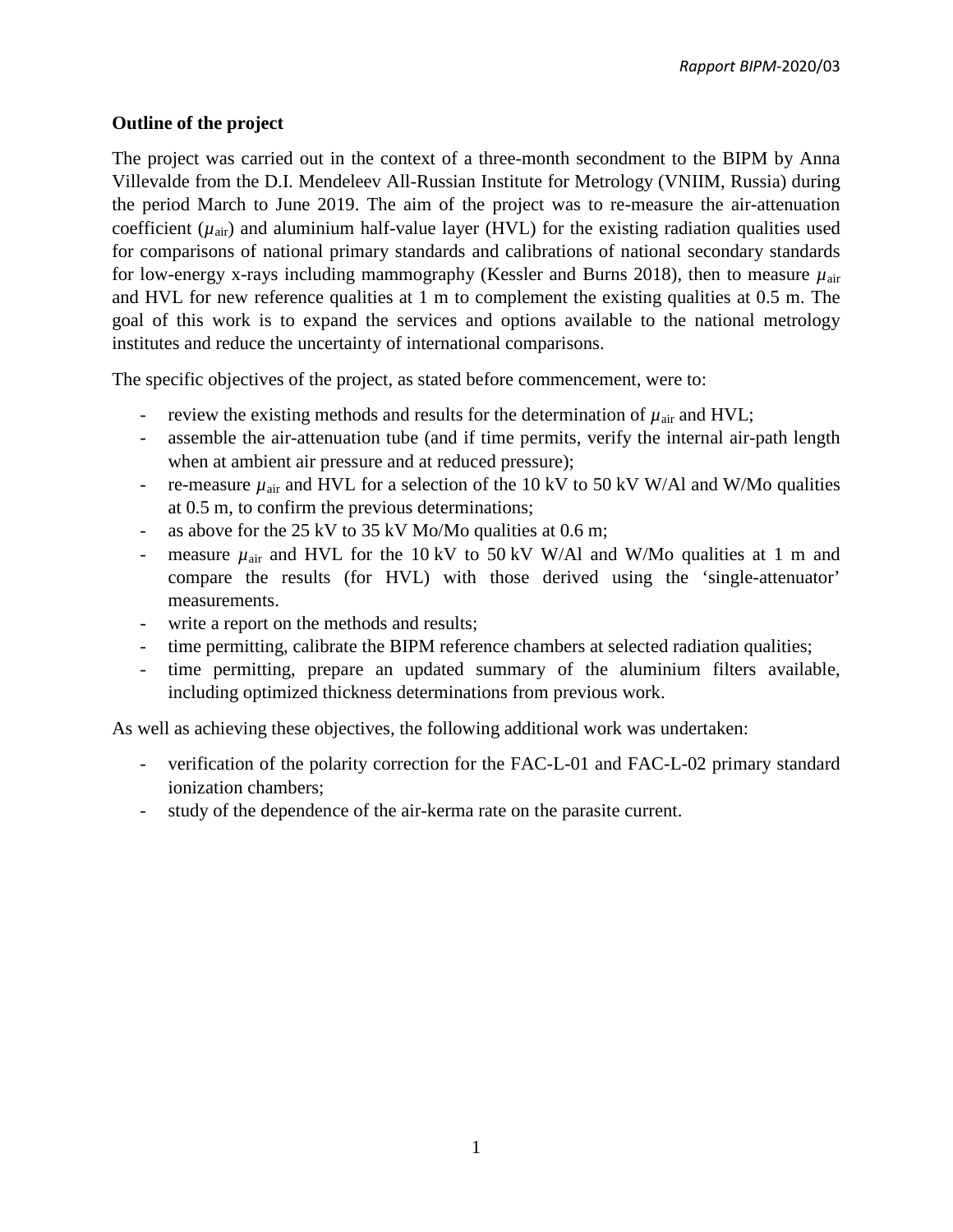#### **1.** Definitions and review of existing methods for the determination of  $\mu_{air}$  and HVL

#### *Air-attenuation coefficient µair and free-air chamber attenuation correction k*<sup>a</sup>

The attenuation coefficient of a material is a measure of the quantity of radiation attenuated by a given thickness of the material. The linear attenuation coefficient is the fractional change in the x-ray intensity per thickness of the attenuating material because of interactions in the material. The linear attenuation coefficient varies with photon energy, type of material and the physical density of the material.

The attenuation of photons of energy *E* is expressed mathematically by the formula

$$
I = I_0 e^{-\mu(E)x}.
$$

Here,  $I_0$  is the incident beam intensity, *I* is the beam intensity transmitted through the material of thickness *x*, and  $\mu(E)$  is the linear attenuation coefficient for photons of energy *E*. This equation may be used to calculate the attenuation coefficient for any material when the incident and transmitted photon intensities are measured.

A polychromatic beam contains a spectrum of photon energies. For x-ray beams, the maximum photon energy is determined by the peak voltage used to generate the beam. Because of the spectrum of photon energies, transmission of the polychromatic beam through the material does not follow the simple Equation (1). When the polychromatic beam passes through the material, photons of low energy are attenuated in greater number than higher energy photons; therefore, both the number of transmitted photons and the spectrum changes with increasing thickness of material. The increase in the mean or effective energy that occurs with increasing thickness of attenuating material is known as *beam hardening*.

Determination of the air-kerma rate using a primary standard free-air ionization chamber includes a number of correction factors. The most significant, especially for low-energy x-rays, is the air-attenuation correction factor. It takes into account the fact that over the air-path length between the defining plane of the diaphragm and the centre of the collecting region of the free-air chamber there is attenuation of the primary photon fluence. The attenuation correction for the attenuation length *A* is evaluated as:

$$
k_{\rm a} = e^{\mu_{\rm air} A},\tag{2}
$$

where the mean linear air-attenuation coefficient  $\mu_{\text{air}}$  is determined by experiment for a particular radiation quality (Burns and Büermann 2009).

## *Half-Value Layer (HVL)*

The penetrating ability or 'quality' of a given x-ray beam is usually described by stating its Half-Value Layer (HVL) for a chosen standard material. The HVL is defined as the thickness of the standard material that reduces the beam intensity to one half. The HVL of the x-ray beam is obtained by measuring the air-kerma rate for a series of attenuators (layers of the standard material of different thickness) placed in the beam. The attenuators should have constant composition and should not contain impurities (the purity should be at least 99.9 %).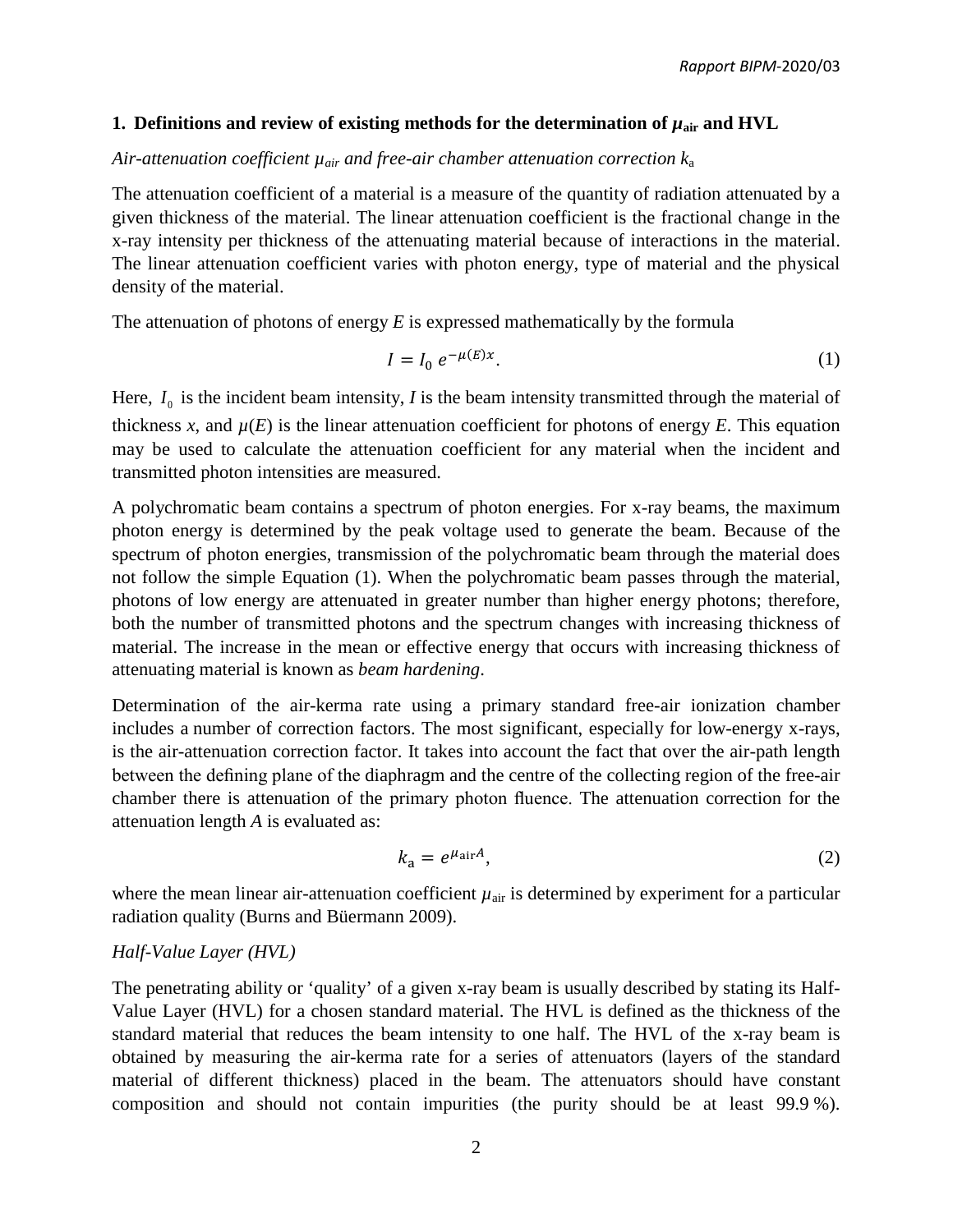The conditions under which HVL measurements should be made are referred to as narrow-beam conditions; when using a free-air ionization chamber to measure the HVL, the chamber aperture ensures a narrow beam. Aluminium attenuators are usually used for HVL measurements in diagnostic radiology.

The term *transmission* is defined here as the ratio of the air-kerma rate behind a given attenuator to the air-kerma rate for the unattenuated beam. To obtain the HVL for a particular beam the transmission is plotted as a function of the thickness of attenuator. The HVL value is derived by interpolation as the thickness of attenuator that corresponds to a transmission equal to 0.5. For this interpolation, linear or quadratic fits can be used, or an exponential fit based on Equation (1) constrained to a transmission of unity for zero thickness. For attenuators with thickness chosen to be very close to the expected HVL, the three methods were shown to be in close agreement.

### *Method used at the BIPM for µ*air *and HVL determinations*

The method used at the BIPM for the determination of the linear air-attenuation coefficient  $\mu_{\text{air}}$ and the HVL for low-energy x-ray radiation qualities involves measurements with a variablepressure tube shown in Figure 1 (Boutillon et al. 1969). The existing tube with well-known internal length (268.87 mm) is placed between the x-ray tube and the free-air ionization chamber. At each end of the variable-pressure tube is a beryllium window, the two windows totaling 0.42 mm in thickness. Under normal conditions for measurements using the W-anode x-ray tube these windows are considered part of the 'inherent' filtration and are used at all times for the reference radiation qualities (this is not the case for the Mo-anode x-ray tube qualities). It was experimentally verified that the presence of the tube itself, without its Be windows, does not measurably change the ionization current in the chamber.



**Fig. 1.** The BIPM variable-pressure tube positioned in the beam.

Inside the variable-pressure tube, the air pressure is reduced to compensate for air attenuation within the free-air ionization chamber. The air-attenuation correction is essentially eliminated by withdrawing the amount of air equal to that between the defining plane of the diaphragm and the centre of the collecting region of the free-air chamber (that is, over the attenuation length *A*). The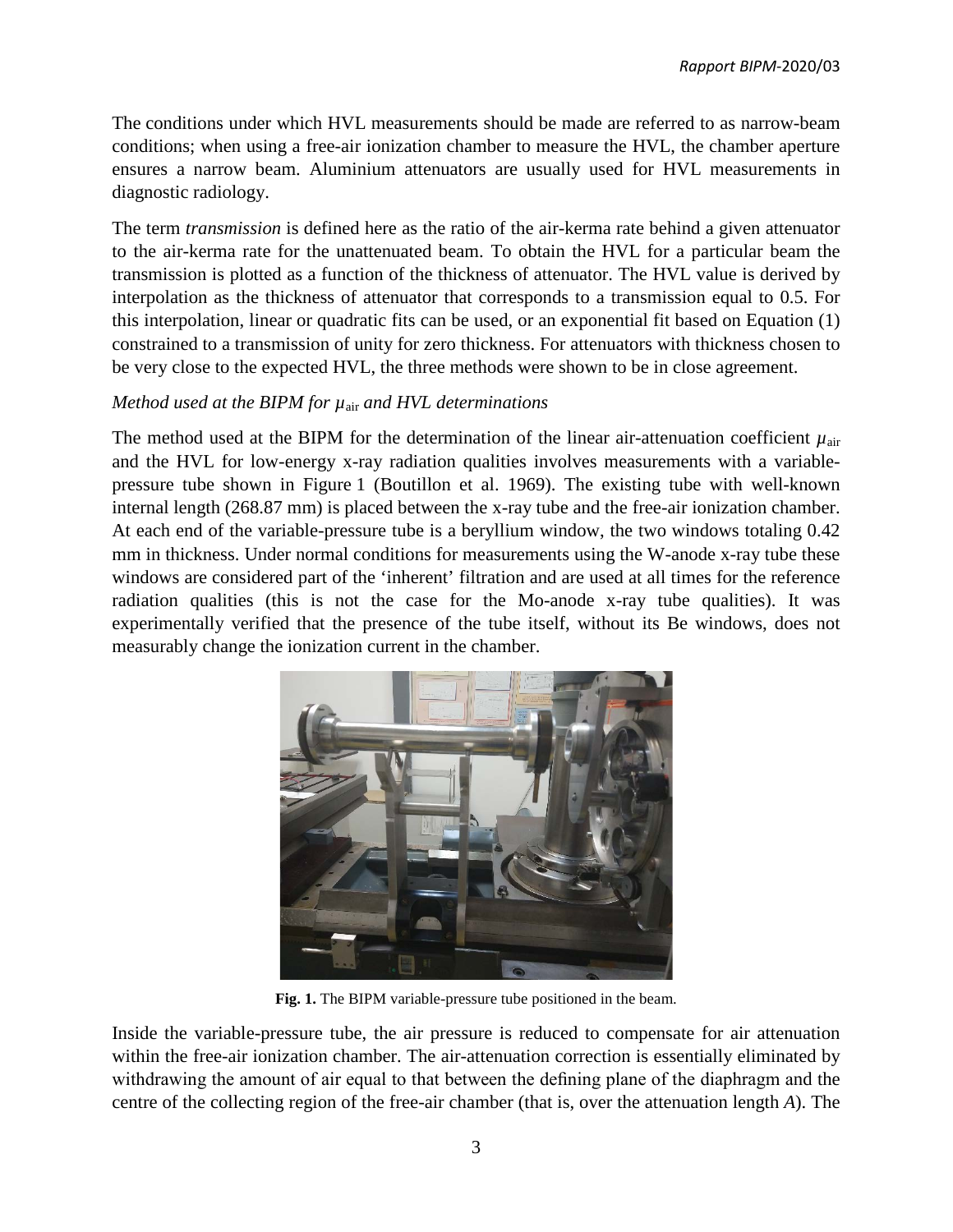consequent increase in the ionization current, for a given radiation quality, is a measure of the mean air-attenuation coefficient for that quality.

At the BIPM the air-kerma rate for low-energy x-rays is determined at the reference distance (normally 500 mm) from the exit window of the x-ray tube at 20  $^{\circ}$ C and [1](#page-5-0)00 kPa<sup>1</sup> (air density 1.188 8 mg  $\text{cm}^{-3}$ ). The free-air chamber attenuation length is 100 mm and the variable-pressure tube length is approximately 300 mm. It follows that to remove the amount of air corresponding to the attenuation length, the variable-pressure tube is operated at approximately 60 kPa pressure. The precise value is calculated by the data acquisition program taking into account the ambient conditions at the time of measurement.

To determine the HVL for a given set of conditions (generating voltage, filtration, distance) measurements for at least three different attenuator thicknesses should be made. Each attenuator is composed using a combination of filters containing high-purity aluminium foils of well-known thicknesses. The total thickness for each attenuator is chosen to be very close to the expected HVL for the particular radiation quality. For most of the radiation qualities three attenuators were used, including at least one with thickness higher and at least one with thickness lower than the HVL.

For each attenuator, the full set of ionization current measurements with the free-air chamber involves five pairs of measurement series. The first pair are made at ambient pressure (without then with the attenuator) followed by a pair with reduced pressure in the variable-pressure tube (with then without the attenuator). These two pairs are repeated and followed by a final pair at ambient pressure (without then with the attenuator), making a total of ten series of measurements of ionization current. Each of these measurement series comprises typically 7 measurements of the ionization current with an integration time of 30 s (for ionization currents lower than 10 pA the integration time is typically increased to 60 s). For each set of ten current measurements, the transmission is calculated as follows.

For the five series of measurements without the attenuator, that is, for the reference beam under test, the air-attenuation coefficient  $\mu_{\text{air}}$  is calculated from the results under ambient conditions and with reduced pressure using an iteration algorithm. The value of  $\mu_{\text{air}}$  is found such that the standard deviation of the corrected ionization currents is minimized. This is the  $\mu_{air}$  value for the reference beam. The same procedure is used to find  $\mu_{air}$  for the five series of measurements with the attenuator; this value of  $\mu_{\text{air}}$  for the attenuated beam is required to obtain the transmission.

The above procedure results in five consecutive estimates of the transmission, one for each pair of measurement series. The transmission that corresponds to the attenuator of a given thickness is calculated as the mean of the five estimates. The final transmission value used for the HVL determination is corrected for the change in the correction factor for scattered photons,  $k_{\rm sc}$ , that arises due to the beam hardening by the attenuator, using data for  $k_{\rm sc}$  as a function of  $\mu_{\rm air}$  based on earlier work by M. Boutillon. This correction is typically only 2 or 3 parts in  $10^4$ .

 $\overline{\phantom{a}}$ 

<span id="page-5-0"></span><sup>&</sup>lt;sup>1</sup> The use of 100 kPa in the specification of the reference air-path length and for the  $\mu_{air}$  value used in the data acquisition software is historical. It is independent of the reference conditions for ionization current measurements, which specify normalization to the reference air pressure of 101.325 kPa.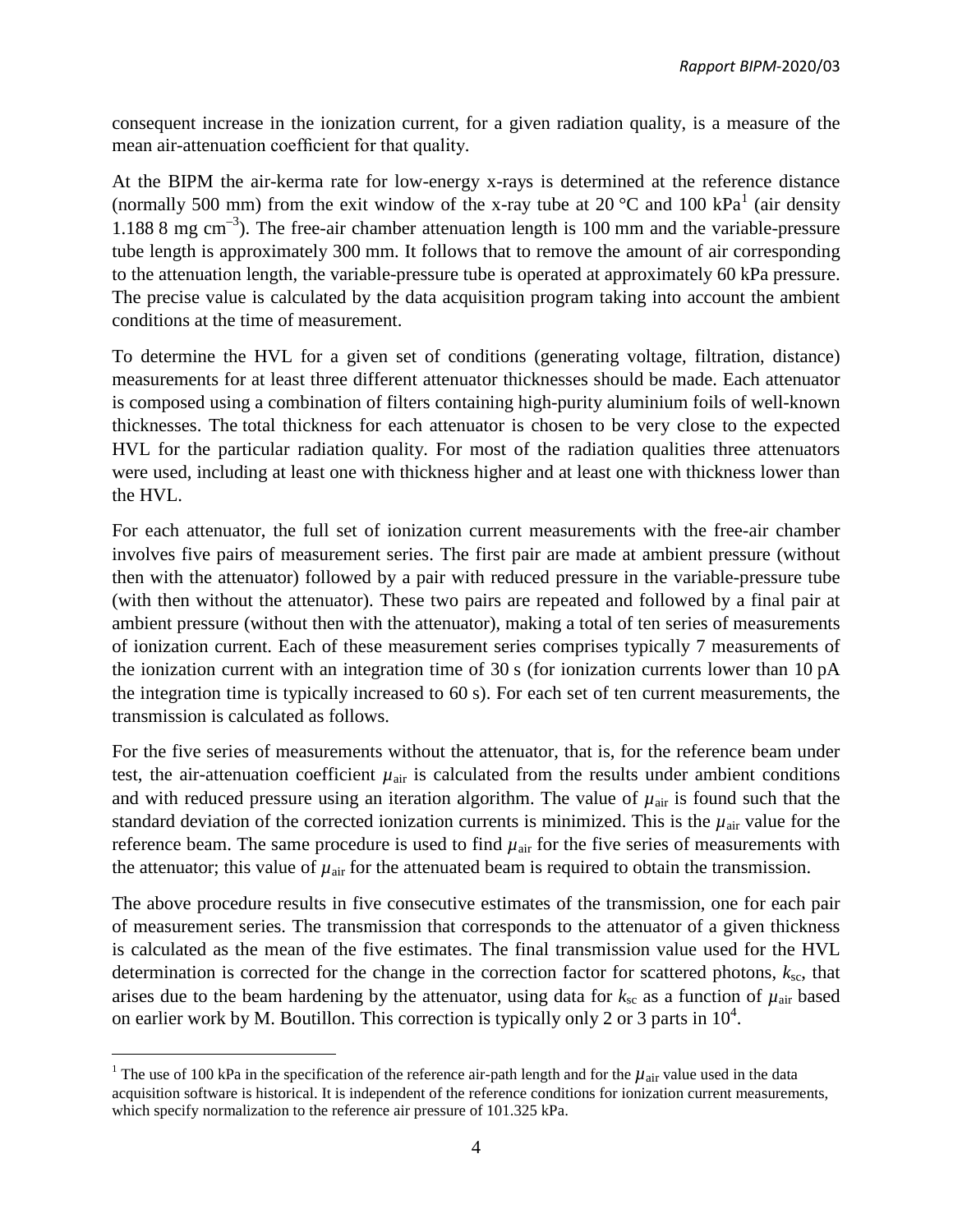### **2. Assembly of air-attenuation tube and verification of internal air-path length**

The air-attenuation tube is not maintained as a fixed assembly because its windows are included in the filtration for the reference W/Al qualities. It is also used for attenuation measurements in medium-energy x-rays, where thicker windows are required because the air pressure is reduced to vacuum levels. It was therefore necessary to assemble the tube prior to the measurements. The process is presented in the following photographs (see Figure 2).

The internal length of the variable-pressure tube at a reduced pressure of 60 kPa was previously determined to be 268.87 mm with an estimated uncertainty of 0.02 mm. The internal length was calculated as the total length of the tube at ambient air pressure (269.33 mm) less the thickness of the beryllium windows of 0.42 mm and the reduced pressure effect estimated as 0.04 mm.

This length was verified during the present measurements. The newly-determined value for the internal length is 269.16 mm, which differs from the previous value by 0.3 mm. It was calculated in the same way as previously as the total length of 269.62 mm (at ambient air pressure) subtracting the thickness of the beryllium windows and the reduced pressure effect (which was not re-measured). The influence on the  $\mu_{air}$  values of a difference of 0.3 mm in the tube length is negligible (less than 1 part in  $10^4$  at 10 kV).



**Fig. 2.** Air-attenuation tube assembly.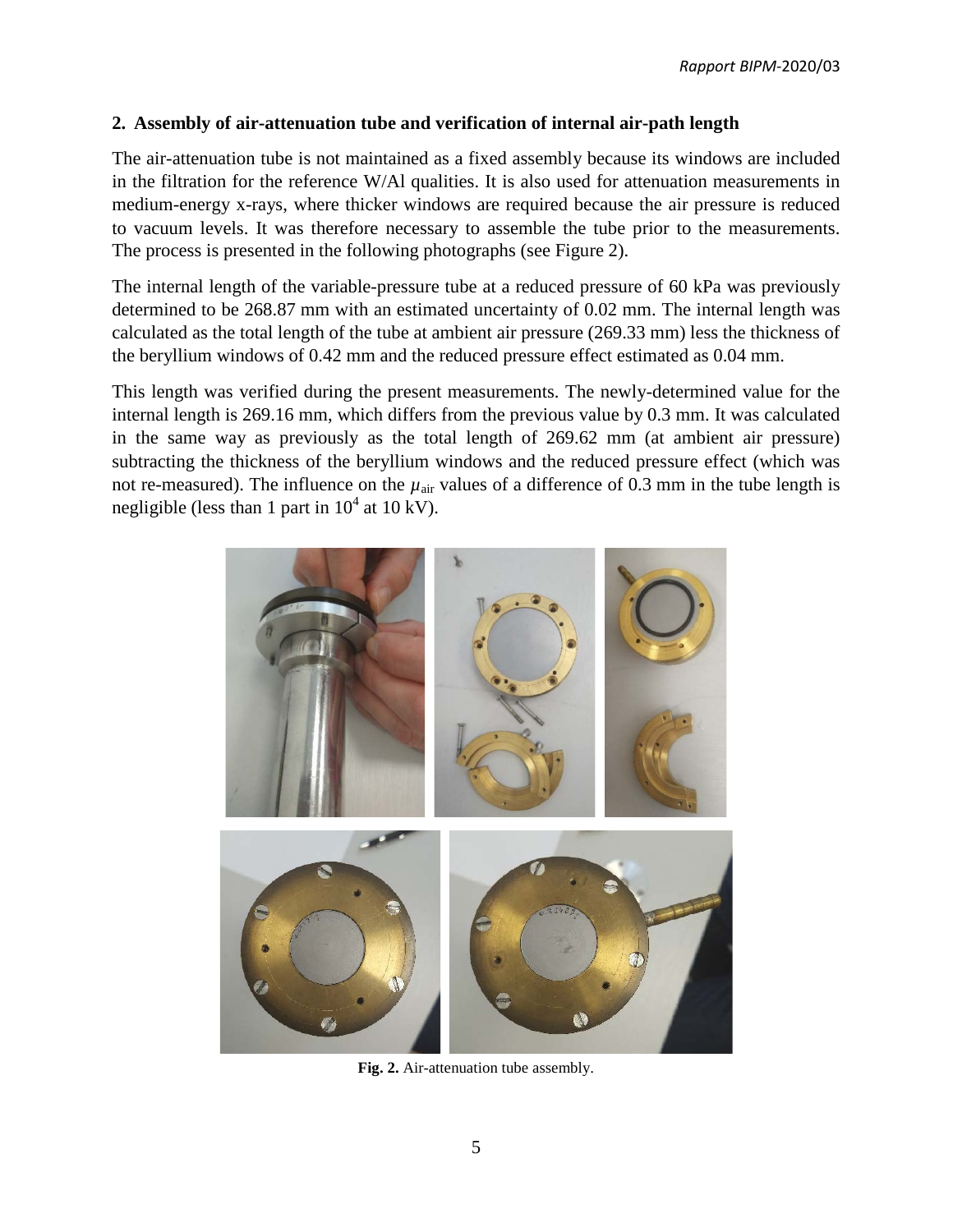Each window assembly involves a rubber vacuum joint, which will be more or less compressed depending on the degree of tightening of the mounting screws. The effect of tightening was investigated by measuring the thickness of the support (at the end of the tube that does not have the vacuum connection). The difference in the thickness of the support between complete tightening and incomplete but sufficient tightening is around 0.1 mm. Although this does directly affect the positioning of each Be window, it might explain some but probably not all of the observed change of 0.3 mm.

## **3.** Re-measurement of  $\mu_{air}$  and HVL for a selection of W/Al and W/Mo qualities at 0.5 m

At the BIPM the air-kerma rate for the low-energy radiation qualities produced using the tungsten x-ray tube and either aluminium (W/Al) or molybdenum (W/Mo) filters is normally determined at the reference distance of 0.5 m from the exit window of the x-ray tube. The reference air-kerma rate for each radiation quality is 1 mGy/s.

The air-attenuation coefficients  $\mu_{\text{air}}$  and the HVLs for the W/Al qualities used at present were mostly measured in 2001 (Burns and Roger 2001). For the W/Mo radiation qualities for mammography the corresponding measurements were made in 2002. For the present project, new measurements were performed for several radiation qualities to make sure that the values in use are still valid and to perform an additional stability check.

A re-measurement of  $\mu_{air}$  and HVL was carried out for the following W/Al radiation qualities: 10 kV, 30 kV, 50 kVb and 50 kVa. The new measurements included repeats of the previous determinations using the same attenuators. Revised thickness values were used for certain filters making up the attenuators, although these revisions were shown to have no significant influence on the results. For the 30 kV and 50 kVa qualities two attenuators were used. For 50 kVb measurements with three attenuators were performed and an additional check of the effect of the lead collimator was made. To derive the HVL values for 30 kV, 50 kVb and 50 kVa linear interpolation was used. At 10 kV measurements with five attenuators were performed and the HVL was calculated using a quadratic fit to the results.

The results are given in Table 1 alongside the values presently in use. The  $\mu_{air}$  values are given at 293.15 K and 100 kPa (as used in the data acquisition software), and for an air-path length of 100 mm. The free-air chamber attenuation correction factors *k*<sup>a</sup> for 293.15 K and 101.325 kPa (as presented in comparison reports) are also given in the table.

There was no robust determination of the uncertainty of the measured HVL values as this does not enter directly in the air-kerma determination. However it can be seen from the table that the new HVL values agree with the values presently in use at the level of around 1 part in  $10<sup>3</sup>$ . For the  $\mu_{\text{air}}$  values, their influence on the air-kerma rate is expressed in terms of the attenuation correction  $k_a$ . The relative combined standard uncertainty that is presently used for the  $k_a$  values is 2 parts in  $10^4$ . The new  $k_a$  values are in agreement with the previous at the level of this combined uncertainty except for 10 kV. For 10 kV the relative difference in the  $k_a$  values is around 1 part in  $10^3$ .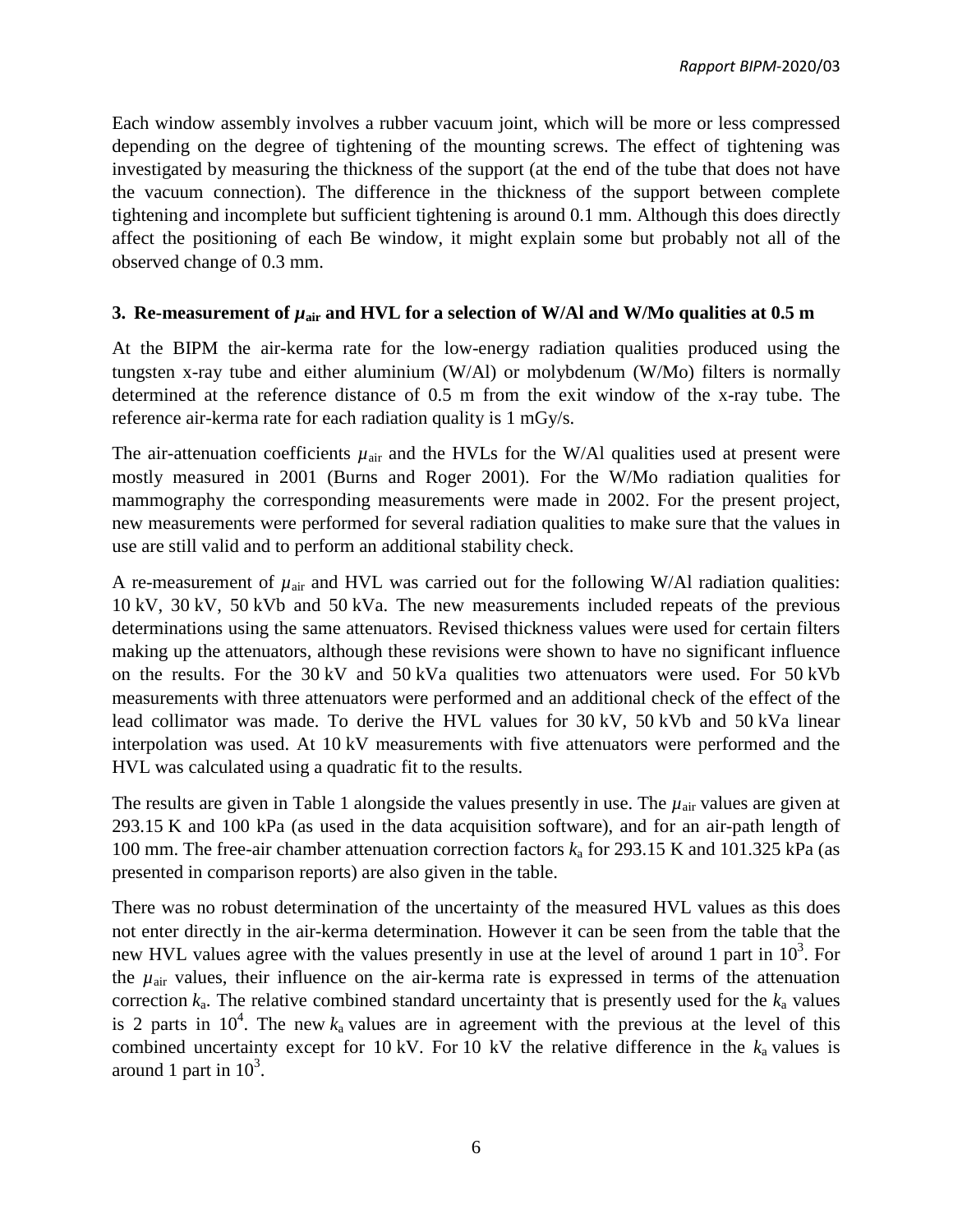| Radiation quality                       |               | 10 kV    | $30 \text{ kV}$ | 50 kVb | 50 kVa |
|-----------------------------------------|---------------|----------|-----------------|--------|--------|
| Generating potential / kV               |               | 10       | 30              | 50     | 50     |
| Al filtration / mm                      |               | $\Omega$ | 0.2082          | 1.0082 | 3.989  |
| Reference distance / m                  |               | 0.5      | 0.5             | 0.5    | 0.5    |
| Al $HVL/mm$                             | value in use  |          | 0.1694          | 1.0168 | 2.2623 |
|                                         | measured 2019 | 0.0368   | 0.1695          | 1.0155 | 2.2612 |
| $\mathbf{m}^{-1}$<br>$\mu_{\text{air}}$ | value in use  | 1.7630   | 0.4353          | 0.0896 | 0.0450 |
| measured 2019                           |               | 1.7724   | 0.4338          | 0.0897 | 0.0468 |
| $k_{\rm a}$                             | value in use  |          | 1.0451          | 1.0091 | 1.0046 |
|                                         | measured 2019 | 1.1967   | 1.0449          | 1.0091 | 1.0048 |

**Table 1. Results of the re-measurement of**  $\mu_{\text{air}}$  **and HVL for selected W/Al radiation qualities at the 0.5 m reference distance**

A change at 10 kV is not unexpected. It is commonly observed that the air-kerma rate at 10 kV decreases with usage of the x-ray tube. Two common explanations for this observation are tungsten vapour from the anode forming a thin coating on the inner surface of the exit window of the x-ray tube, and roughening of the anode surface due to small cracks. As well as attenuating the x-ray fluence, each of these effects is expected to lead to a hardening of the beam (higher HVL) and a consequent decrease in  $\mu_{\text{air}}$ . However the results obtained for  $\mu_{\text{air}}$  and HVL are not consistent with this explanation; there is no significant change in the HVL and the new value for *µ*air is 0.5 % *higher* than that measured previously.

For mammography x-rays, re-measurement of  $\mu_{\text{air}}$  and HVL was performed for the 23 kV and 35 kV W/Mo radiation qualities. The new measurements were made with the same attenuators as used previously. For both radiation qualities two attenuators were used. The results are presented in Table 2.

| <b>Radiation quality</b>               |               | $23$ kV | 35 kV  |
|----------------------------------------|---------------|---------|--------|
| Generating potential / kV              |               | 23      | 35     |
| Mo filtration / $\mu$ m                |               | 60      | 60     |
| Reference distance / m                 |               | 0.5     | 0.5    |
| Al HVL / mm                            | value in use  | 0.3315  | 0.3883 |
|                                        | measured 2019 | 0.3313  | 0.3877 |
| $\mu$ <sub>air</sub> / m <sup>-1</sup> | value in use  | 0.2127  | 0.1903 |
| measured 2019                          |               | 0.2108  | 0.1902 |
| $k_{\rm a}$                            | value in use  |         | 1.0195 |
|                                        | measured 2019 | 1.0216  | 1.0195 |

**Table 2. Results of the re-measurement of**  $\mu_{\text{air}}$  **and HVL for selected W/Mo radiation qualities at the 0.5 m reference distance**

The difference between the values in use and the newly-measured HVL values is around 1 part in  $10<sup>3</sup>$ , and the new results for  $k_a$  are in agreement with the previous at the level of the stated combined standard uncertainty of 2 parts in  $10^4$ .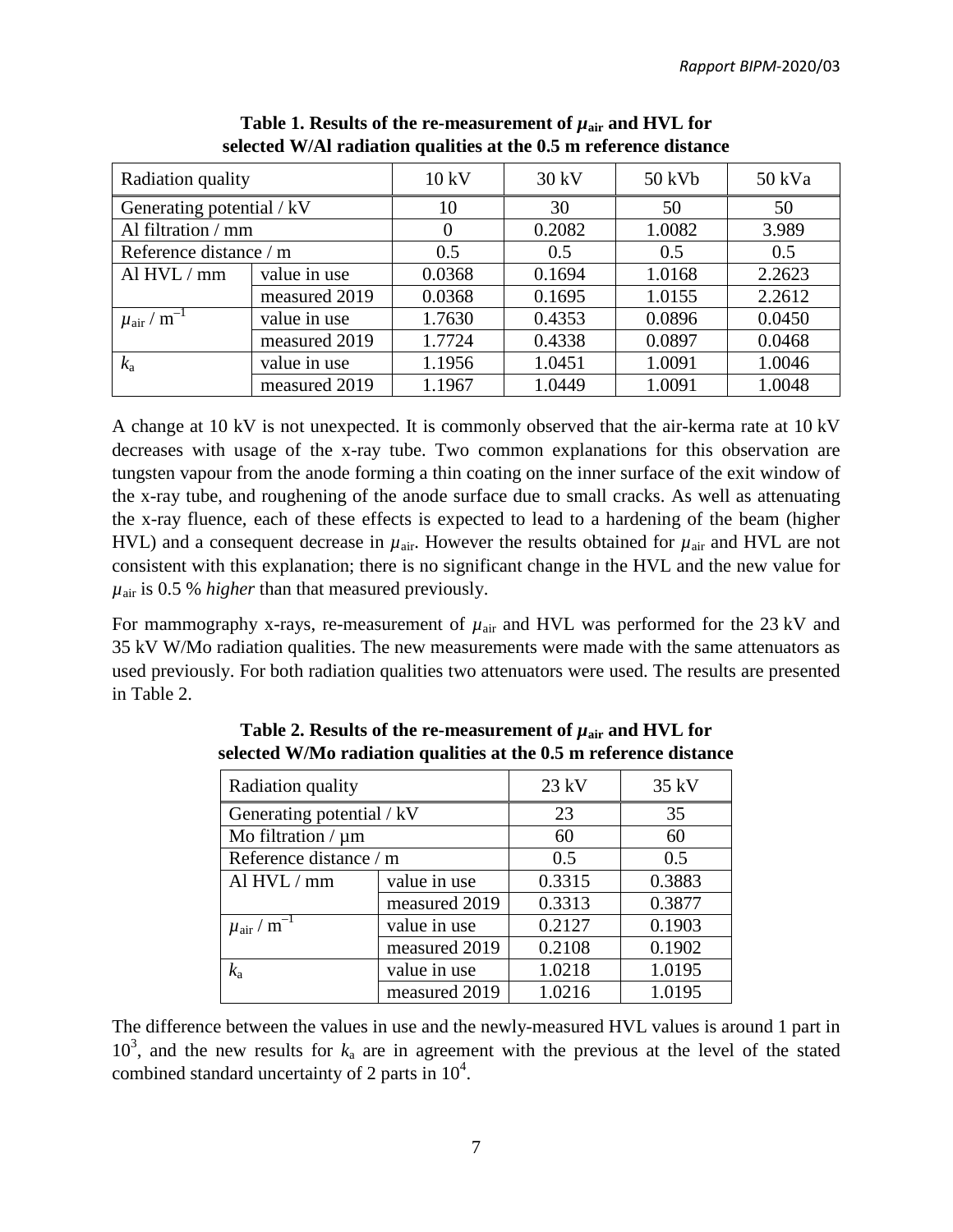#### **4.** Re-measurement of  $\mu_{air}$  and HVL for a selection of Mo/Mo qualities at 0.6 m

The mammography radiation qualities using the molybdenum-anode x-ray tube and a molybdenum filter (Mo/Mo) are established at the BIPM for the reference distance of 0.6 m from the exit window of the tube. The reference air-kerma rate for each radiation quality is 2 mGy/s. The air-attenuation coefficients  $\mu_{\text{air}}$  and the HVLs for the qualities used at present were measured in 2009. New measurements were performed for the 25 kV and 35 kV radiation qualities.

The results are given in Table 3 alongside the values presently in use. The  $\mu_{air}$  values are given at 293.15 K and 100 kPa and for an air-path length of 100 mm; the *k*<sup>a</sup> values are given for 293.15 K and 101.325 kPa.

| Radiation quality                      |               | $25$ kV | 35 kV  |
|----------------------------------------|---------------|---------|--------|
| Generating potential / kV              |               | 25      | 35     |
| Mo filtration / $\mu$ m                |               | 30      | 30     |
| Reference distance / m                 |               | 0.6     | 0.6    |
| Al HVL / mm                            | value in use  | 0.2774  | 0.3650 |
|                                        | measured 2019 | 0.2778  | 0.3651 |
| $\mu$ <sub>air</sub> / m <sup>-1</sup> | value in use  | 0.2613  | 0.2066 |
| measured 2019                          |               | 0.2611  | 0.2078 |
| $k_{\rm a}$                            | value in use  | 1.0268  | 1.0212 |
|                                        | measured 2019 | 1.0268  | 1.0213 |

**Table 3. Results of the re-measurement of**  $\mu_{\text{air}}$  **and HVL for selected Mo/Mo radiation qualities at the 0.6 m reference distance**

Again, the new HVL values agree with the values presently in use at the level of around 1 part in  $10<sup>3</sup>$ , and there is no significant difference between the results for  $k_a$ .

The values for  $\mu_{\text{air}}$  and HVLs are determined using the variable-pressure tube with the beryllium windows of total thickness 0.42 mm. However these Be windows are not included in the permanent filtration of the Mo/Mo beams. Additional measurements were performed at the 25 kV radiation quality to ensure that the effect of the Be windows on the air-kerma rate determination is within the stated uncertainty for  $k_a$  of 2 parts in  $10^4$ .

The measurements of  $\mu_{air}$  and HVL at 25 kV described above were made with the variablepressure tube using two aluminium attenuators. The measurements were repeated using an additional Be attenuator of 0.418 mm thickness in the beam (positioned between the Al attenuators and the variable-pressure tube). These two sets of measurements gave the results for  $\mu_{\text{air}}$  and HVL with Be windows in the beam and with 'double' Be windows in the beam. From these results the  $\mu_{air}$  value for the reference beam (that is, without any Be other than the x-ray tube window) was deduced using a linear extrapolation to zero thickness of Be. A measurement of the HVL was then performed using the same two Al attenuators but without the variablepressure tube in the beam, making use of the 'extrapolated'  $\mu_{\text{air}}$  values obtained in the previous step for zero thickness of Be.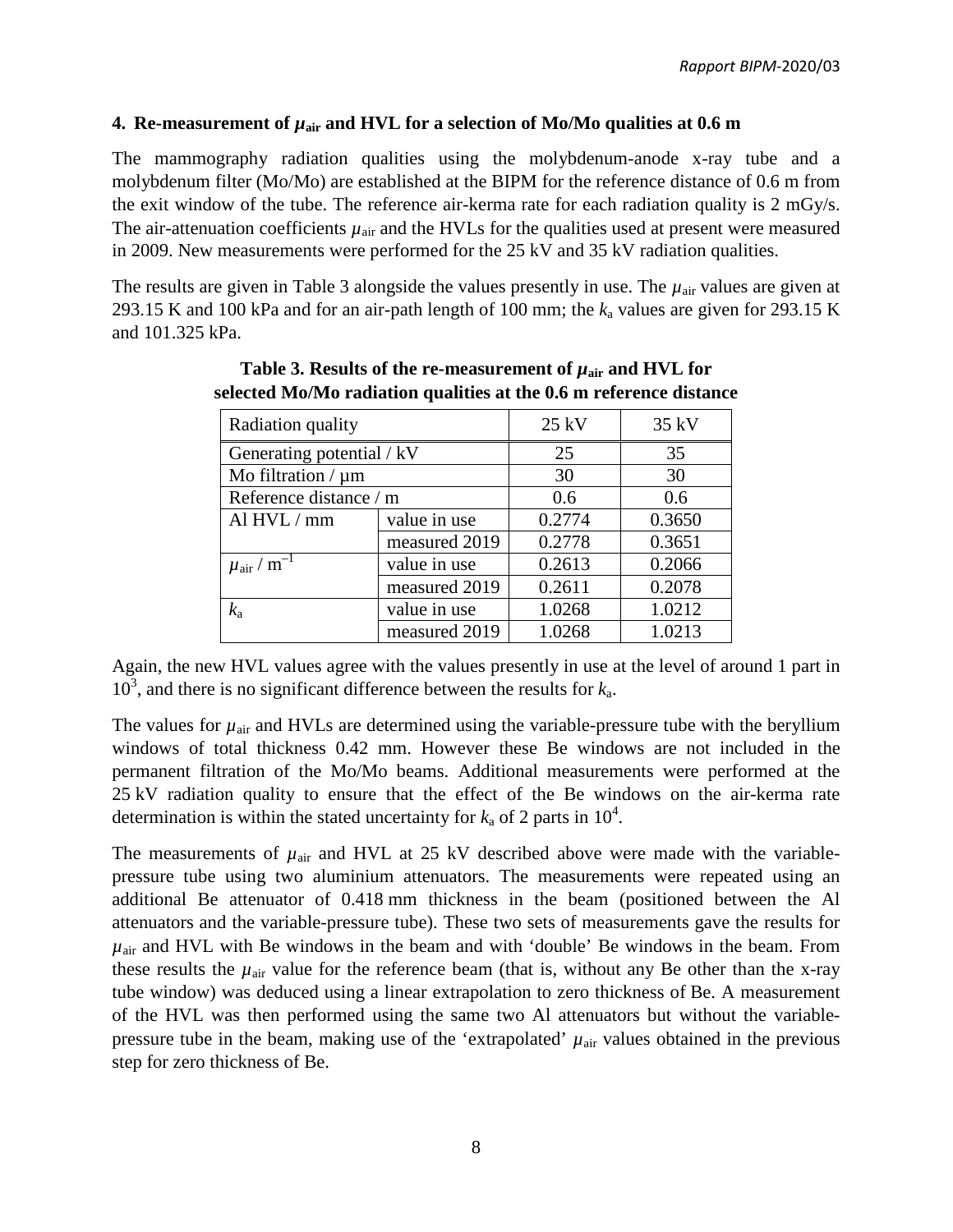The results obtained for the 25 kV Mo/Mo radiation quality without Be windows are presented in Table 4 in comparison with the values presently in use (measured with Be windows). Although the two HVLs differ by 2.3 µm, which is significantly greater than the estimated uncertainty of around 1 part in  $10<sup>3</sup>$  and indicates a measurable change in beam quality, the relative difference in the  $k_a$  values is consistent with the stated combined standard uncertainty of 2 parts in  $10^4$ .

| Measured                               | with Be windows (normal) | without Be windows |
|----------------------------------------|--------------------------|--------------------|
| Al $HVL/mm$                            | 0.2774                   | 0.2751             |
| $\mu$ <sub>air</sub> / m <sup>-1</sup> | 0.2613                   | 0.2636             |
|                                        | 1.0268                   | 1.0271             |

Table 4. Results for  $\mu_{air}$  and HVL obtained with and without Be windows in the beam **for the 25 kV Mo/Mo radiation quality at the 0.6 m reference distance**

## **5.** Measurement of  $\mu_{air}$  and HVL for the new W/Al and W/Mo qualities at 1 m and **comparison of HVLs with results of 'single-attenuator' determinations**

The linear attenuation coefficient  $\mu_{\text{air}}$  and the HVL for low-energy x-ray beams depend significantly on the reference distance. An increase of air thickness between the x-ray tube and the free-air chamber leads to attenuation and hardening of the beam. To establish the reference radiation qualities at 1 m it is necessary to know the corresponding values for  $\mu_{\text{air}}$  and HVL. Measurements of  $\mu_{air}$  and HVL were made for the W/Al and W/Mo qualities recently established at 1 m.

The thicknesses for attenuators used during the measurements were selected to be as close as possible to the expected HVL values. Some of the attenuators previously used for the reference qualities at 0.5 m were also used to determine the change in transmission for a given attenuator measured at 0.5 m and at 1 m. As noted previously, in determining the transmission for each attenuator the ratio of the correction factors for scattered photons,  $k_{\rm sc}$ , was derived by interpolation from the values produced by M. Boutillon.

The results for the W/Al radiation qualities are presented in Table 5. The  $\mu_{air}$  values are given at 293.15 K and 100 kPa and for an air path length of 100 mm. The correction factor *k*<sup>a</sup> is given for 293.15 K and 101.325 kPa.

| Radiation quality                    | 10 kV  | $30 \text{ kV}$ | $25$ kV | 50 kVb | 50 kVa |
|--------------------------------------|--------|-----------------|---------|--------|--------|
| Generating potential / kV            | 10     | 30              | 25      | 50     | 50     |
| Al filtration / mm                   |        | 0.2082          | 0.3723  | 1.0082 | 3.989  |
| Reference distance / m               |        |                 |         |        |        |
| Al $HVL/mm$                          | 0.0445 | 0.1951          | 0.2654  | 1.0414 | 2.2737 |
| $\mu_{\text{air}}$ / $\text{m}^{-1}$ | 1.4329 | 0.3903          | 0.2863  | 0.0874 | 0.0474 |
| $k_a$                                | 1.1563 | 1.0403          | 1.0294  | 1.0089 | 1.0048 |

**Table 5. Results of the measurement of**  $\mu_{\text{air}}$  **and HVL for the W/Al radiation qualities at the 1 m reference distance**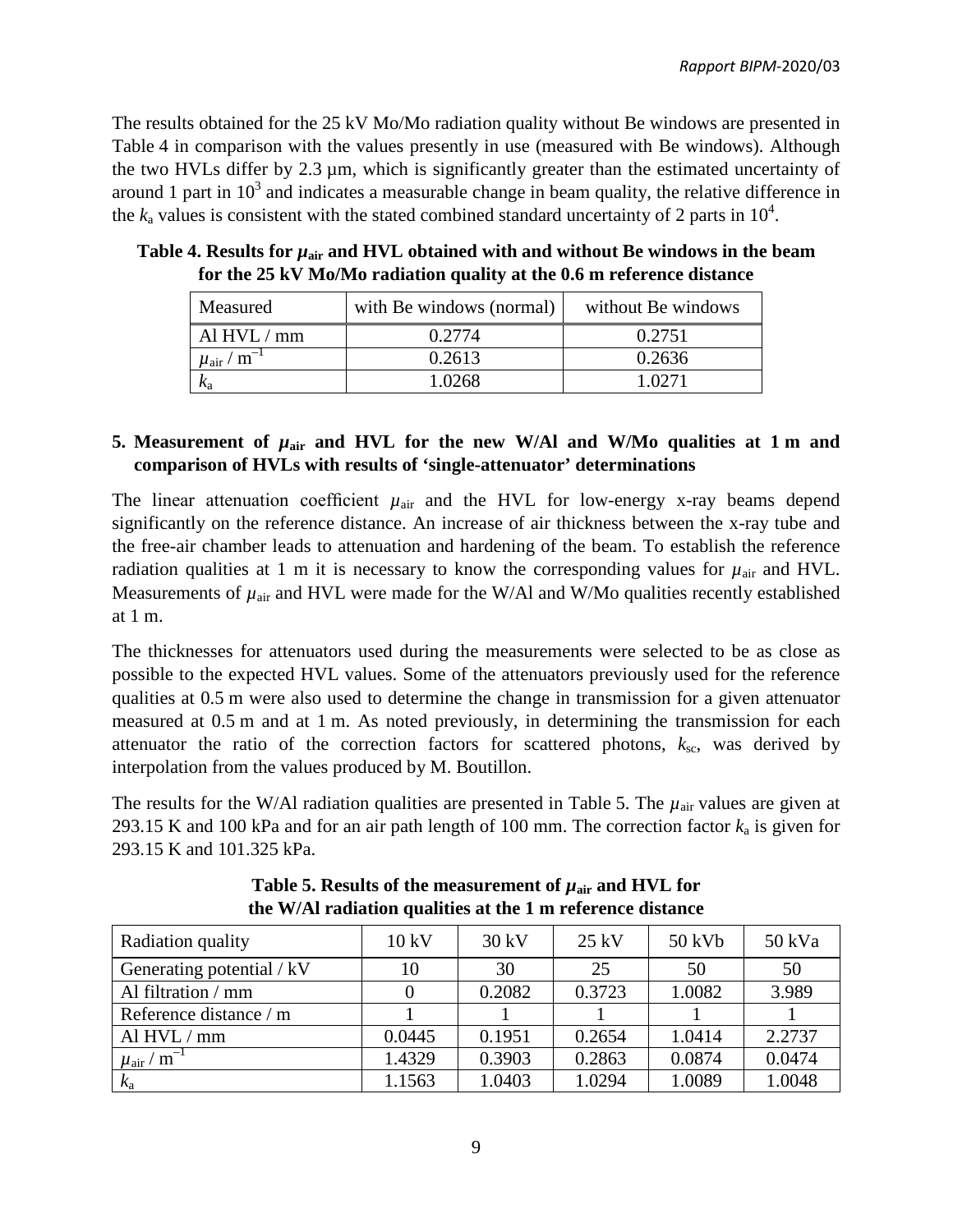For the 30 kV quality the measurements were performed with five attenuators (initial measurements with the three attenuators used previously at 0.5 m, followed by measurements with two additional attenuators to get closer to the expected HVL value). For each of the 25 kV, 50 kVb and 50 kVa qualities three attenuators were used. Measurements at 10 kV were made with six attenuators. Linear interpolation was used to obtain the HVL for all qualities except 10 kV, for which a quadratic fit was used.

The uncertainty of the HVL for each radiation quality was estimated from the uncertainty of the linear least-squares regression (Excel program by D. Burns). This uncertainty was typically less than 1  $\mu$ m (0.2  $\mu$ m at 10 kV). For  $\mu$ <sub>air</sub> the uncertainty was evaluated from the results with no attenuator for a given radiation quality. It was typically less than 1 part in  $10^3$ . The corresponding estimate for the uncertainty of the attenuation correction  $k_a$  is less than 1 part in  $10^4$ .

In Table 6 the new HVL values are compared with the approximate values derived from 'singleattenuator' measurements combined with calculations using SpekCalc (Poludniowski et al. 2009), work carried out in 2018 to obtain provisional values for the HVLs. The new  $\mu_{air}$  values are compared with those measured during the BIPM.RI(I)-K2 comparison with the NRC in 2018 (Burns et al. 2019).

| Radiation quality                        |                | 10 kV          | $30 \text{ kV}$ | $25$ kV | $50$ kVb | 50 kVa |
|------------------------------------------|----------------|----------------|-----------------|---------|----------|--------|
| Generating potential / kV                |                | 10             | 30              | 25      | 50       | 50     |
| Al filtration / mm                       |                | $\overline{0}$ | 0.2082          | 0.3723  | 1.0082   | 3.989  |
| Reference distance / m                   |                |                |                 |         |          |        |
| Al $HVL/mm$                              | estimated 2018 | 0.045          | 0.191           | 0.262   | 1.04     | 2.28   |
|                                          | measured 2019  | 0.0445         | 0.1951          | 0.2654  | 1.0414   | 2.2737 |
| $\mu_{\textrm{air}}$ / $\textrm{m}^{-1}$ | estimated 2018 | 1.431          | 0.3890          | 0.2841  | 0.0867   | 0.0459 |
|                                          | measured 2019  | 1.4329         | 0.3903          | 0.2863  | 0.0874   | 0.0474 |
| $k_{\rm a}$                              | estimated 2018 | 1.1560         | 1.0402          | 1.0292  | 1.0088   | 1.0047 |
|                                          | measured 2019  | 1.1563         | 1.0403          | 1.0294  | 1.0089   | 1.0048 |

Table 6. New  $\mu_{air}$  and HVL values in comparison with those used in 2018 **for the W/Al radiation qualities at the 1 m reference distance**

The typical difference in the HVL values is about  $3 \mu m$  (<1  $\mu$ m at 10 kV), which is considered a good result in view of the approximate nature of the 'single-attenuator' values derived provisionally in 2018. The  $k_a$  correction factors derived from the  $\mu_{air}$  values used for the comparison with the NRC in 2018 are in agreement with the results obtained in 2019 at the level of the stated combined standard uncertainty of 2 parts in  $10^4$ .

The results of the  $\mu_{air}$  and HVL measurements for the W/Mo radiation qualities at 1 m reference distance are presented in Table 7. Three attenuators were used for all except the 30 kV and 40 kV qualities, for which four were used. The HVL values were obtained by linear interpolation for all qualities.

The uncertainties for the HVL and  $\mu_{air}$  values were derived in the same way as for W/Al radiation qualities at 1 m. The typical uncertainty of the HVL is less than  $0.5 \mu m$ . The statistical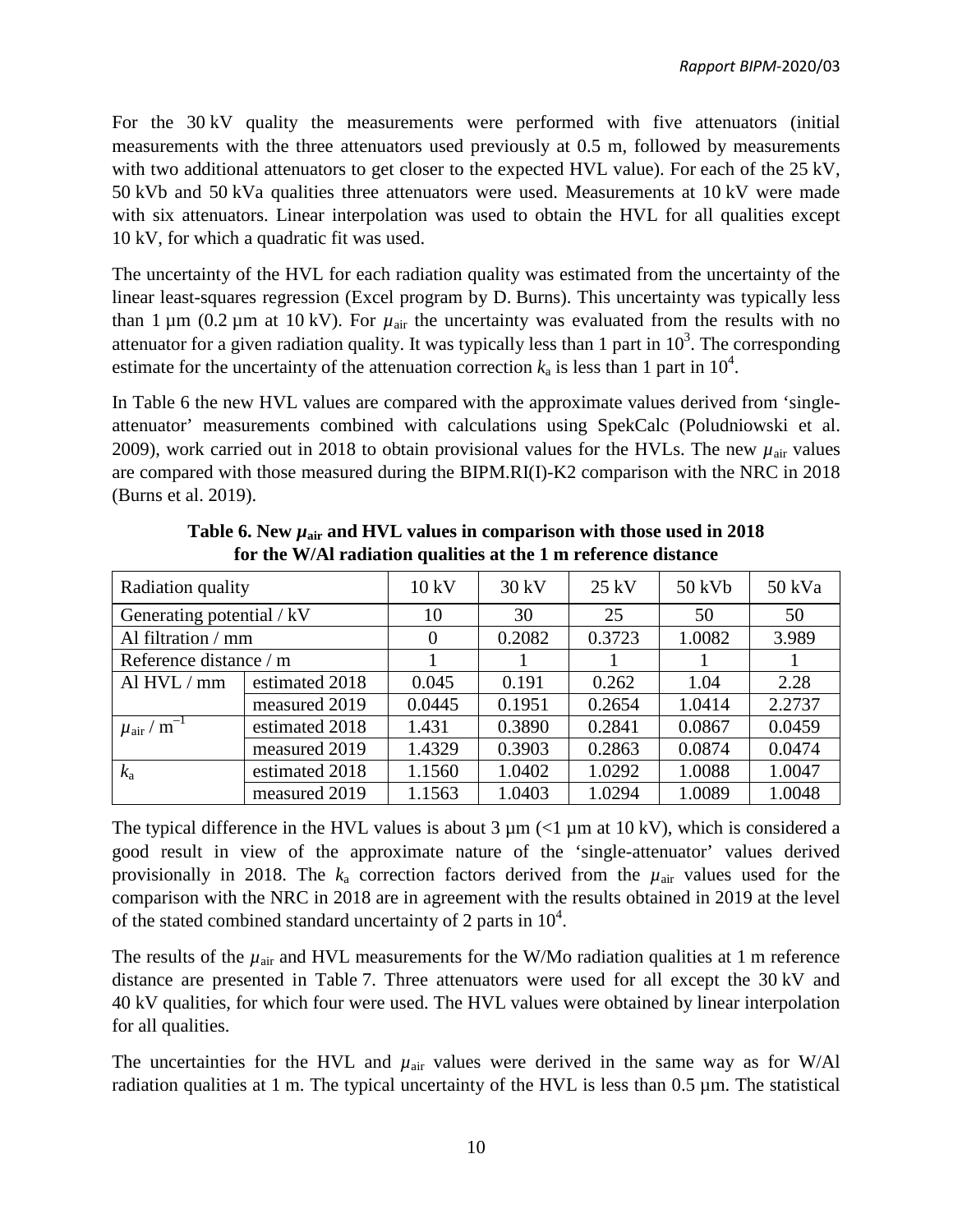standard uncertainty of  $\mu_{air}$  is typically 1 part in  $10^3$ . The estimated uncertainty of the attenuation correction  $k_a$  derived from this statistical uncertainty of  $\mu_{air}$  is less than 2 parts in 10<sup>4</sup>.

| Radiation quality                   | $23$ kV | $25$ kV | 28 kV  | 30 kV  | $35$ kV | $40 \text{ kV}$ | 50 kV  |
|-------------------------------------|---------|---------|--------|--------|---------|-----------------|--------|
| Generating potential / kV           | 23      | 25      | 28     | 30     | 35      | 40              | 50     |
| Mo filtration $/\mu$ m              | 60      | 60      | 60     | 60     | 60      | 60              | 60     |
| Reference distance / m              |         |         |        |        |         |                 |        |
| Al $HVL/mm$                         | 0.3429  | 0.3539  | 0.3675 | 0.3765 | 0.4031  | 0.4350          | 0.5127 |
| $/m^{-1}$<br>$\mu$ <sub>air</sub> / | 0.2073  | 0.2017  | 0.1932 | 0.1913 | 0.1835  | 0.1748          | 0.1600 |
| $k_{\rm a}$                         | 1.0212  | 1.0206  | 1.0198 | 1.0196 | 1.0188  | 1.0179          | 1.0163 |

**Table 7. Results of the measurement of**  $\mu_{\text{air}}$  **and HVL for the W/Mo radiation qualities at the 1 m reference distance**

To illustrate the difference between the results of measurements of  $\mu_{\text{air}}$  and HVLs at 0.5 m and 1 m, two graphs are given in Figures 3 and 4.

Figure 3 shows the difference between the HVL values at the 0.5 m and 1 m reference distances for the W/Al 50 kVb radiation quality. The horizontal line (red, dashed) denotes the value 0.5 for the transmission and the vertical lines the corresponding HVL values (1.0155 mm at 0.5 m and 1.0414 mm at 1 m). It is evident from the results that at 1 m the beam becomes harder as the mean energy of the beam increases, and so the HVL increases.



**Fig. 3.** HVL determination for the 50 kVb radiation quality at the 0.5 m and 1 m reference distances.

In Figure 4 the  $\mu_{air}$  values measured at the 0.5 m and 1 m reference distances for the low-energy W/Al radiation qualities are plotted against the corresponding HVLs on a logarithmical scale. It can be seen from the graph that for the 10 kV, 30 kV and 25 kV radiation qualities (with mean energies below 20 keV) there is a notable change in the HVL with distance and the corresponding  $\mu_{\text{air}}$  values fall essentially on the same line. This effect decreases with increasing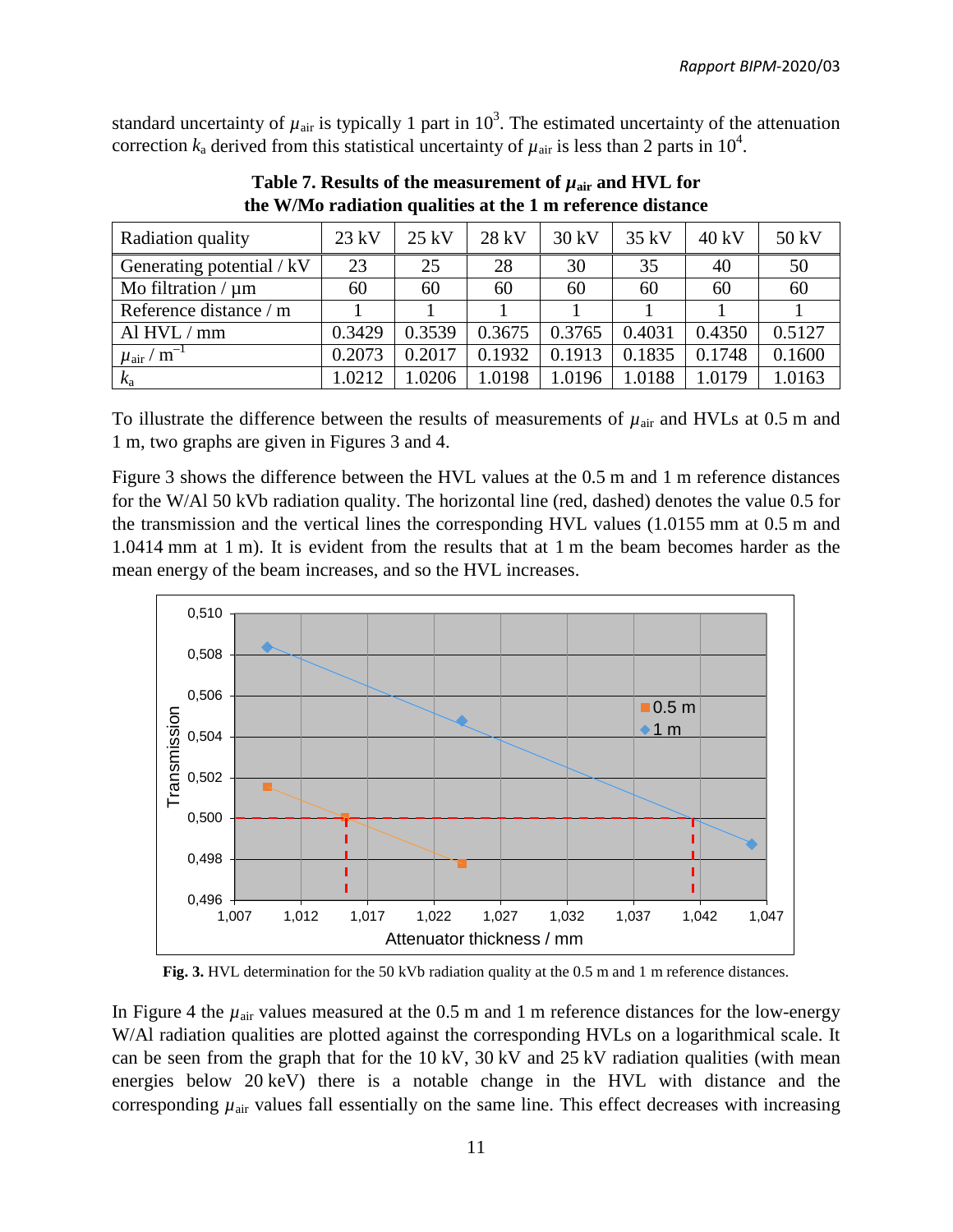energy, such that for the 50 kVb and 50 kVa qualities there is no significant difference in the HVL and  $\mu_{air}$  values measured at 0.5 m and 1 m.



**Fig. 4.** Air-attenuation coefficients  $\mu_{air}$  at the 0.5 m and 1 m reference distances for the low-energy W/Al radiation qualities as a function of HVL (log-log scale).

During the measurements the decision was taken to implement higher values for the reference air-kerma rates for the W/Al and W/Mo radiation qualities at 1 m, to increase the signal-to-noise ratio for chambers under calibration. The new rates are presented in Tables 8 and 9 along with the corresponding values of the anode current and the generator software parameter Isend.

## **Table 8. New air-kerma rates for the W/Al radiation qualities at the reference distance of 1 m**

| Radiation quality                      | 10 kV   | 30 kV  | $25 \text{ kV}$ | 50 kVb | 50 kVa |
|----------------------------------------|---------|--------|-----------------|--------|--------|
| Al filtration / mm                     |         | 0.2082 | 0.3723          | 1.0082 | 3.989  |
| Reference distance / m                 |         |        |                 |        |        |
| Al $HVL/mm$                            | 0.04450 | 0.1951 | 0.2654          | 1.0414 | 2.2737 |
| $\mu$ <sub>air</sub> / m <sup>-1</sup> | 1.4329  | 0.3903 | 0.2863          | 0.0874 | 0.0474 |
| Anode current / mA                     | 17.578  | 6.657  | 14.865          | 12.710 | 17.270 |
| Isend / $\mu$ A                        | 17528   | 6830   | 14962           | 12980  | 17510  |
| New air-kerma rate / mGy/s             | 0.3     |        | 0.8             |        | 0.3    |

## **Table 9. New air-kerma rates for the W/Mo radiation qualities at the reference distance of 1 m**

| Radiation quality              | $23$ kV | $25$ kV | 28 kV  | 30 kV  | $35$ kV | 40 kV  | 50 kV  |
|--------------------------------|---------|---------|--------|--------|---------|--------|--------|
| Mo filtration / mm             | 0.06    | 0.06    | 0.06   | 0.06   | 0.06    | 0.06   | 0.06   |
| Reference distance / m         |         |         |        |        |         |        |        |
| Al HVL / mm                    | 0.3429  | 0.3539  | 0.3675 | 0.3765 | 0.4031  | 0.4350 | 0.5127 |
| $\mu_{\rm air}$ / $\rm m^{-1}$ | 0.2073  | 0.2017  | 0.1932 | 0.1913 | 0.1835  | 0.1748 | 0.1600 |
| Anode current / mA             | 17.900  | 17.650  | 16.398 | 16.540 | 15.955  | 15.544 | 13.144 |
| Isend / $\mu$ A                | 17955   | 17720   | 16495  | 16650  | 16103   | 15729  | 13413  |
| New air-kerma rate / mGy/s     | 0.25    | 0.3     | 0.35   | 0.4    | 0.5     | 0.6    | 0.7    |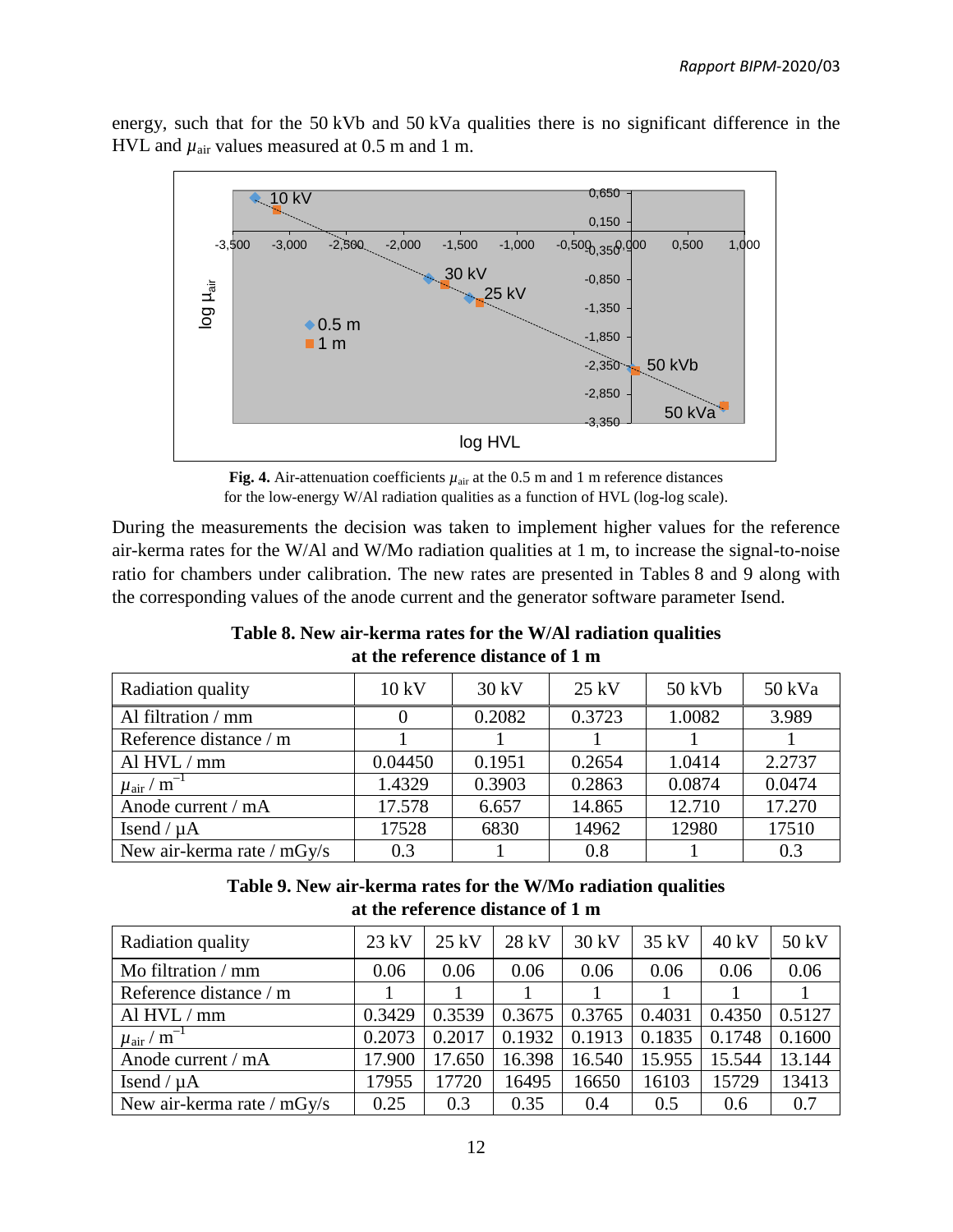## **6. Documentation and organization of aluminium filters, including optimized thickness determinations from previous work**

An Excel file was prepared with an updated summary of the aluminium filters available, including optimized thickness determinations from previous work. Four series of aluminium filters (those with numbers only and the M, US and C series filters) are described in different spreadsheets. It is possible to search filters by name and by the stated thickness.

A new labelled box for the US and C series filters was organized. As some of the US filters are combined in the same holder in non-sequential order, numerical labelling is not appropriate. A system of coloured labels on the holders, in the box and in the spreadsheet was implemented to make it easier to locate and replace filters. Labels were also included in the box for the filter series with numbers only.

## **7. Calibration of BIPM reference chambers at selected radiation qualities**

To check the stability of the primary standard and at the same time gather information on the long-term behavior of commercial ionization chambers, three chambers of the BIPM – Shonka serial number 1, PTW23344 serial number 683 and Radcal RC6M serial number 9112 – were calibrated at selected W/Al x-ray radiation qualities at 0.5 m distance.

The new results for the air-kerma calibration coefficients  $N_K$ , expressed in Gy  $\mu$ C<sup>-1</sup>, and for the polarity correction  $k_{pol}$  are presented in Tables 10 to 12 alongside the values determined previously and corrected for the changes to the primary standard made in 2009 and 2019.

| Radiation quality                       |                 | 20 kV                   | 30 kV           |               | 50 kVb          |               |  |
|-----------------------------------------|-----------------|-------------------------|-----------------|---------------|-----------------|---------------|--|
| Al $HVL/$<br>mm                         | 0.0729          |                         |                 | 0.1694        |                 | 1.0168        |  |
|                                         | $N_K/$          | $N_K/$<br>$k_{\rm pol}$ |                 | $k_{\rm pol}$ | $N_K/$          | $k_{\rm pol}$ |  |
|                                         | $Gy \mu C^{-1}$ |                         | $Gy \mu C^{-1}$ |               | $Gy \mu C^{-1}$ |               |  |
| $2001$ <sup>*</sup>                     | 93.10           | 1.0061                  | 27.93           | 1.0073        | 10.903          | 1.0089        |  |
| 2002                                    | 92.89           | 1.0063                  | 27.92           | 1.0076        | 10.905          | 1.0090        |  |
| 2004                                    | 93.12           | 1.0062                  | 27.97           | 1.0075        | 10.906          | 1.0089        |  |
| 2007                                    | 93.37           | 1.0063                  | 27.98           | 1.0076        | 10.909          | 1.0088        |  |
| 2019                                    | 93.47           | 1.0061                  | 28.00           | 1.0076        | 10.913          | 1.0089        |  |
| Mean value                              | 93.19           | 1.0062                  | 27.96           | 1.0075        | 10.907          | 1.0089        |  |
| Standard deviation / %<br>0.005<br>0.11 |                 | 0.05                    | 0.005           | 0.02          | 0.003           |               |  |

| Table 10. Calibration coefficients and polarity correction |
|------------------------------------------------------------|
| for the Shonka serial no. 1 ionization chamber             |

\* The average of the results obtained in 2001.

For the Shonka chamber the measurements were performed at both polarities, for the other two chambers only one polarity was used. It should be also noted that the PTW 23344 chamber was not quite stable during the measurements (still drifting after several hours of irradiation) and that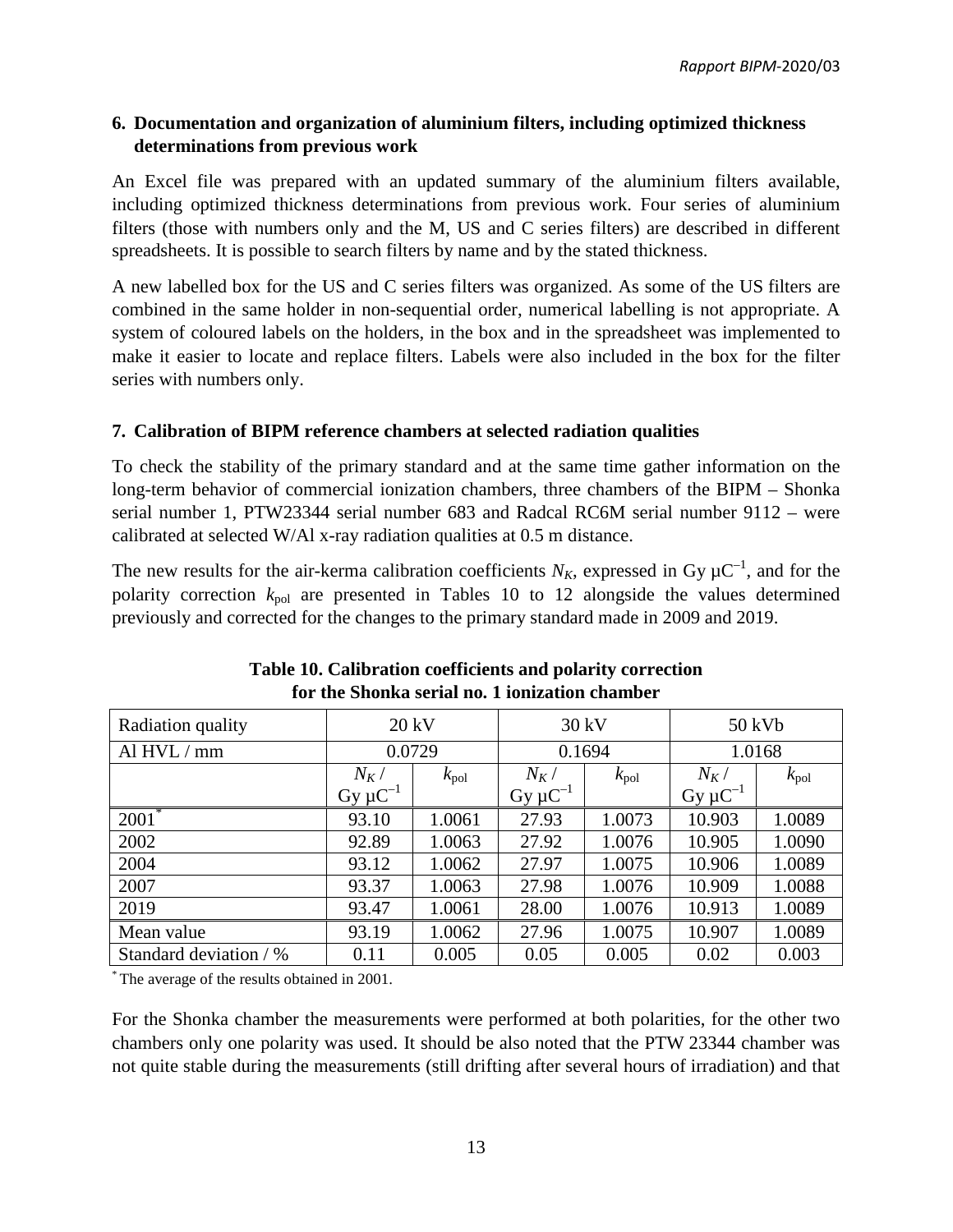it does not respond well to a change in polarity, resulting in a significant drift in response over several hours.

| Radiation quality      | 30 kV  | 50 kVb |
|------------------------|--------|--------|
| Al $HVL/mm$            | 0.1694 | 1.0168 |
| 2002                   | 69.90  | 67.35  |
| 2004                   | 69.95  | 67.15  |
| 2006                   | 69.97  | 67.31  |
| 2019                   | 69.91  | 67.38  |
| Mean value             | 69.93  | 67.30  |
| Standard deviation / % | 0.02   | 0.08   |

**Table 11. Calibration coefficients (in Gy µC**–**<sup>1</sup> ) for the PTW23344 serial no. 683 ionization chamber**

| Table 12. Calibration coefficients (in Gy $\mu$ C <sup>-1</sup> ) for the |  |  |  |  |
|---------------------------------------------------------------------------|--|--|--|--|
| Radcal RC6M serial no. 9112 ionization chamber                            |  |  |  |  |

| Radiation quality      | 10 kV  | 30 kV  | 25 kV  | 50 kVb |
|------------------------|--------|--------|--------|--------|
| Al $HVL/mm$            | 0.0368 | 0.1694 | 0.2425 | 1.0168 |
| 2004                   | 4.783  | 4.731  | 4.720  | 4.768  |
| 2005                   | 4.791  | 4.732  | 4.719  | 4.769  |
| $2006^*$               | 4.790  | 4.736  | 4.723  | 4.774  |
| 2007                   | 4.790  | 4.735  | 4.723  | 4.768  |
| 2019                   | 4.792  | 4.746  | 4.735  | 4.786  |
| Mean value             | 4.789  | 4.736  | 4.724  | 4.773  |
| Standard deviation / % | 0.03   | 0.06   | 0.06   | 0.07   |

\* The average of the results obtained in 2006.

In Figure 5 the calibration coefficients for the three ionization chambers at the 30 kV and 50 kVb radiation qualities, normalized to the first measurement for each, are presented as a function of the year of calibration.

It can be noted that for the Radcal RC6M chamber and for the Shonka chamber at the 30 kV quality there is an increase in the calibration coefficient of around 0.3 % over the period from 2001 to 2019. On the other hand, the results for the PTW 23344 chamber and for the Shonka at the 50 kVb quality set an upper limit on potential changes in the primary standard over the same period of not more than 0.1 %, indicating that the larger variations seen for the 30 kV quality arise from instabilities in the chambers themselves.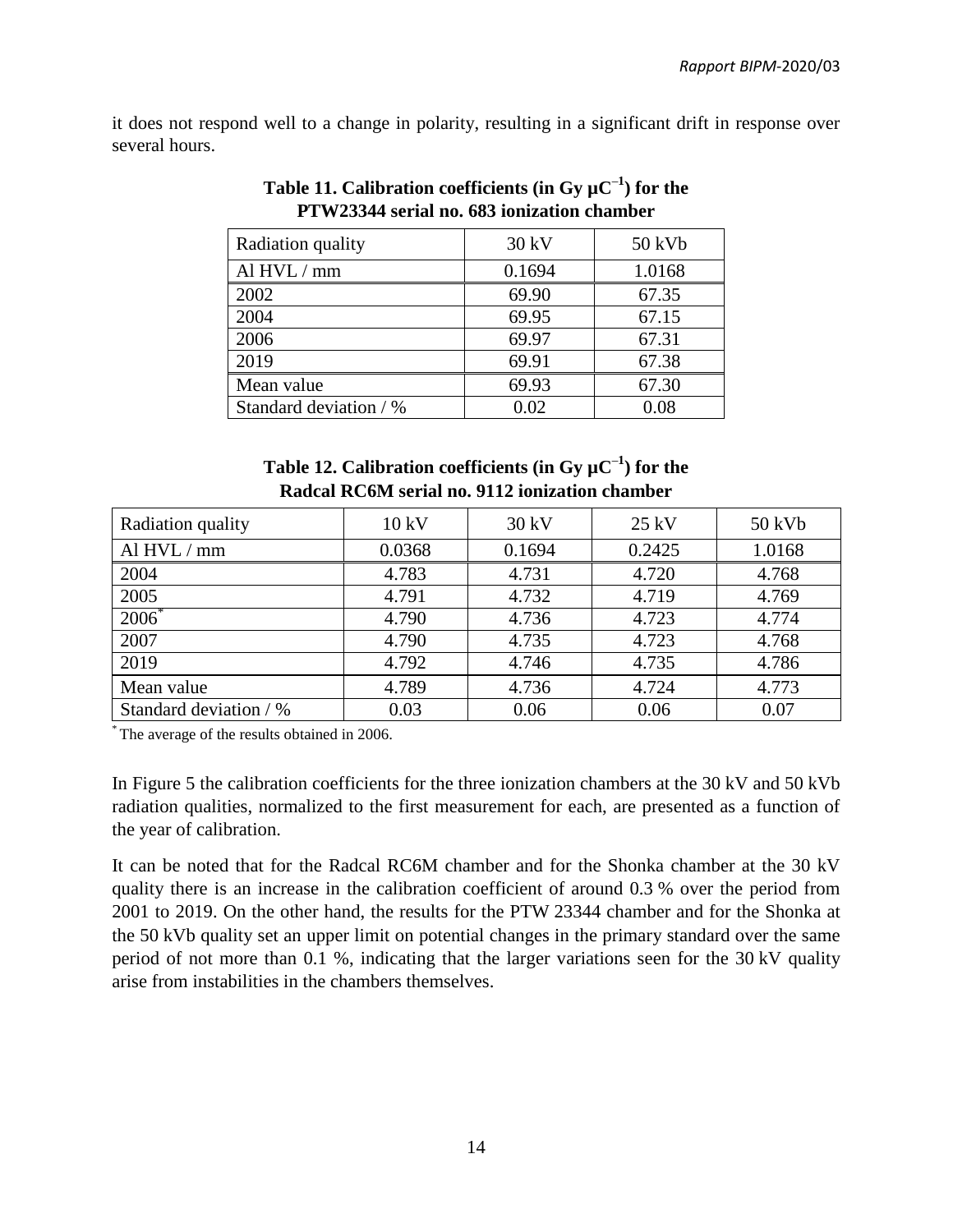

**Fig. 5.** The calibration coefficients  $N_k$  for the Shonka, PTW23344 and Radcal RC6M ionization chambers at the 30 kV and 50 kVb radiation qualities, normalized to the first measurement for each.

## **8. Measurement of the polarity correction for the FAC-L-01 and FAC-L-02 primarystandard ionization chambers**

The effect of changing the polarity of the high voltage and the polarity correction were checked for the FAC-L-01 and FAC-L-02 primary-standard ionization chambers used for measurements with the W-anode and Mo-anode tubes, respectively.

For the FAC-L-01 chamber the polarity correction for the use of the chamber at +1500 V was previously determined in 2001–2002 to be 1.00046 with the standard uncertainty of 1 part in  $10^4$ and it was found to be independent of the radiation quality. The present measurements were performed at the W/Al 50 kVb radiation quality (at 0.5 m distance) with a wait of 5 minutes between the sets of measurements after a change of polarity (an initial test was performed to ensure that there is no change in the air-kerma rate after 5 minutes). The graph of the absolute ionization current measured at positive and negative polarities, normalized to the average ionization current, is presented in Figure 6. The polarity correction is determined as 1.00042 and is in agreement with the previous value at the level of the standard uncertainty.

For the FAC-L-02 chamber the measurements were previously performed in 2007 and the polarity effect was determined to be negligible for all Mo/Mo radiation qualities. The present measurements were performed at the 35 kV and 25 kV radiation qualities. At 35 kV there was a 0.1 % drift in the air-kerma rate during the measurements. At 25 kV there was almost the same drift over the first 4 hours of measurements, after which the air-kerma rate became more stable (see Figure 7). To obtain the final result at least 4 series of measurements (each lasting approximately 8 minutes) were performed at each polarity. The polarity correction of 1.00008 for the use of the chamber at  $+1500$  V was obtained at the 25 kV radiation quality. This value agrees with the value in use (1.0000) at the level of the stated uncertainty of 1 part in  $10^4$ .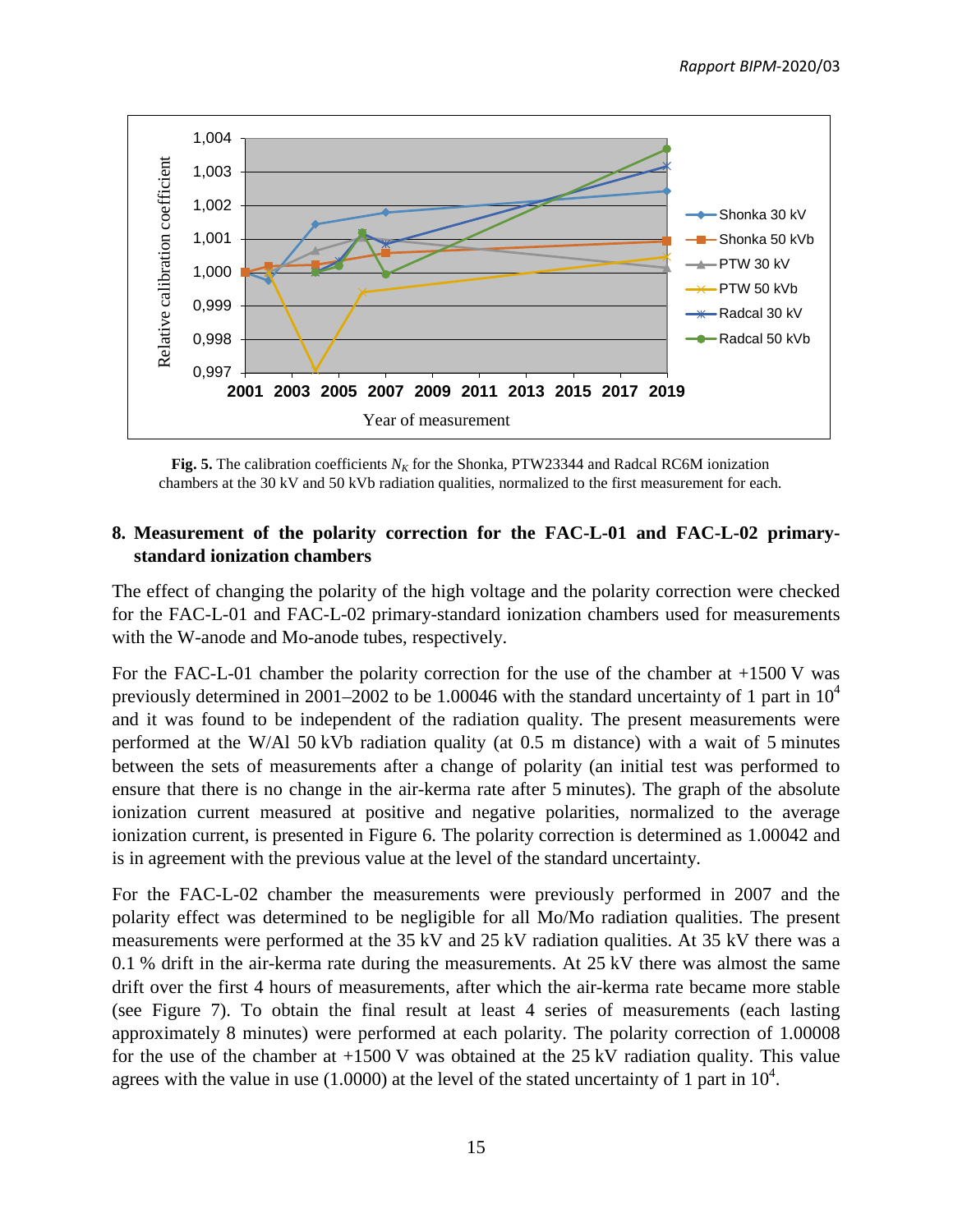

**Fig. 6.** The absolute ionization current measured in the FAC-L-01 primary-standard chamber at positive and negative polarities, normalized to the average ionization current.



**Fig. 7.** The absolute ionization current measured in the FAC-L-02 primary-standard chamber at positive and negative polarities, normalized to the average ionization current.

#### **9. Study of the parasite current correction**

The generating voltage for the BIPM low-energy x-ray facility is stabilized by introducing a small anode voltage that compensates in real time for drift in the generator output. However, the introduction of an anode voltage introduces a current leakage path through the distilled water used for the tube cooling and the voltmeter that measures the anode voltage. Consequently, there is a difference between the measured anode current and the actual tube current, an effect that is minimized by maintaining the anode voltage at a low value (typically 10 V). A correction for this current leakage, referred to as a parasite current, is derived from the impedance of the leakage path, estimated each day before switching-on the generator voltage by applying 60 V to the anode.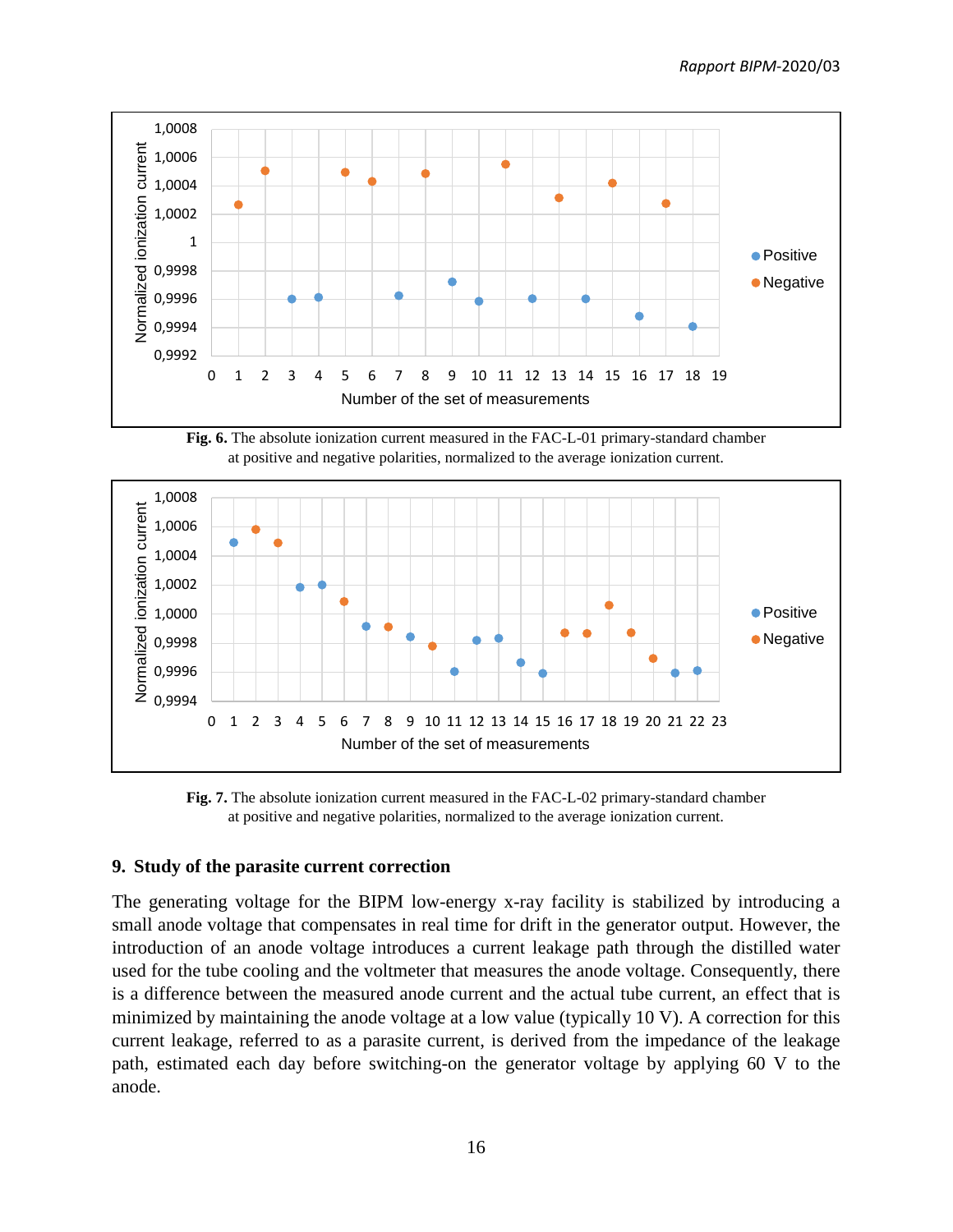The present measurements were performed at the W/Al 30 kV radiation quality, for which the reference anode current is the lowest (1.3654 mA) and therefore the parasite current has the greatest relative effect. During the measurements the anode voltage was varied in steps from 10 V to 50 V, which has the effect of changing the parasite current from 2 µA and 10 μA. Four sets of measurements were made. Figure 8 shows the dependence of the ionization current measured in the primary standard (normalized in the usual way to the reference anode current) on the parasite current. The results for each set are normalized to the first measurement in the set, which corresponds to the usual measurement condition (a parasite current of  $2 \mu A$ ). For the worst case of 10 μA (which is about 1 % of the anode current and would never be used for an airkerma determination) the air-kerma rate is underestimated by around 0.1 %. Under the normal condition of a parasite current of typically 2 μA the air-kerma rate (normalized in the usual way) is underestimated by around 0.0[2](#page-18-0) %  $^2$ . Note, however, that this has no effect on comparisons and calibrations since all measured ionization currents are normalized to a reference anode current in the same way.



**Fig. 8.** The ionization current as a function of the parasite current, each measurement set normalized to the first value in the set.

#### **Acknowledgement**

The authors would like to thank Philippe Roger for his help in setting up the measurement equipment, in particular the assembly and length measurement of the air-attenuation tube, and for breakdown assistance when things didn't go to plan.

<span id="page-18-0"></span> $2$  Following these measurements, it was shown that the impedance of the leakage path decreases systematically each day for the first two or three hours after switching on the generator, a variation that was not taken into account in the usual measurement procedure. With a revised procedure that takes this variation into account, the residual effect on the air-kerma rate determination was shown to be only 0.02 % for parasite current of 13  $\mu$ A, and consequently entirely negligible for the usual parasite current of 2 µA.